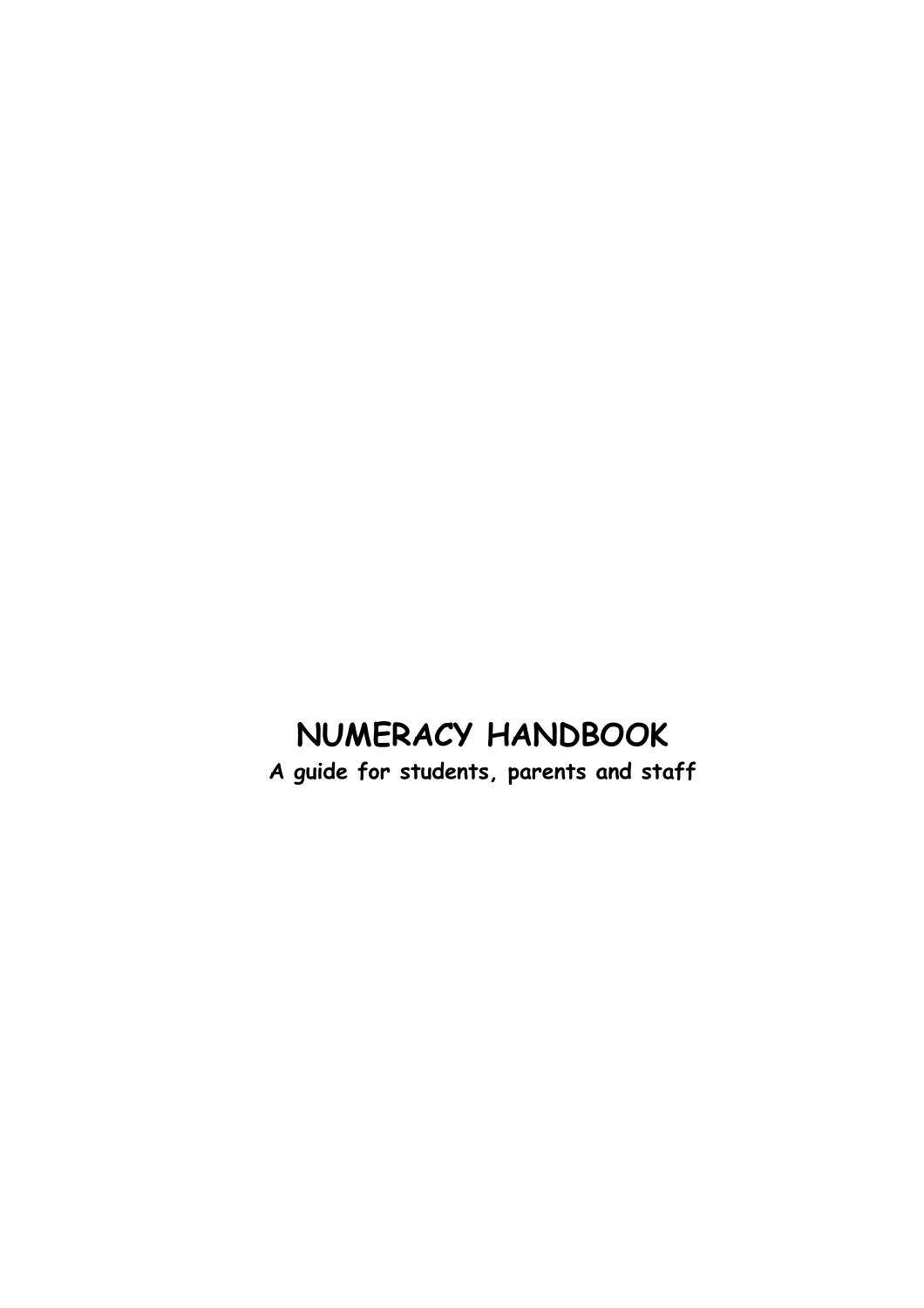### **Introduction**

#### **What is the purpose of the booklet?**

This booklet has been produced to give guidance and help to staff, students and parents. It shows how certain common Numeracy topics are taught in mathematics and throughout schools in the cluster. It is hoped that using a consistent approach across all subjects will make it easier for students to progress.

#### **How can it be used?**

The booklet includes the Numeracy skills useful in subjects other than mathematics.

It is intended that staff from all cluster schools will support the development of Numeracy by reinforcing the methods contained in this booklet.

| NOTE: | 3 means 3 parts out of a total of 4 |
|-------|-------------------------------------|
| also  | 3 means $3 \div 4 = 0.75$           |

It should be noted that the context of the question, whether a calculator is permitted or not and the nature of the numbers involved has the potential to change the given level.

#### **Why do some topics include more than one method?**

In some cases (e.g. percentages), the method used will be dependent on the level of difficulty of the question, and whether or not a calculator is permitted.

For mental calculations, pupils should be encouraged to develop a variety of strategies so that they can select the most appropriate method in any given situation. Big Maths / Mental Maths strategies taught.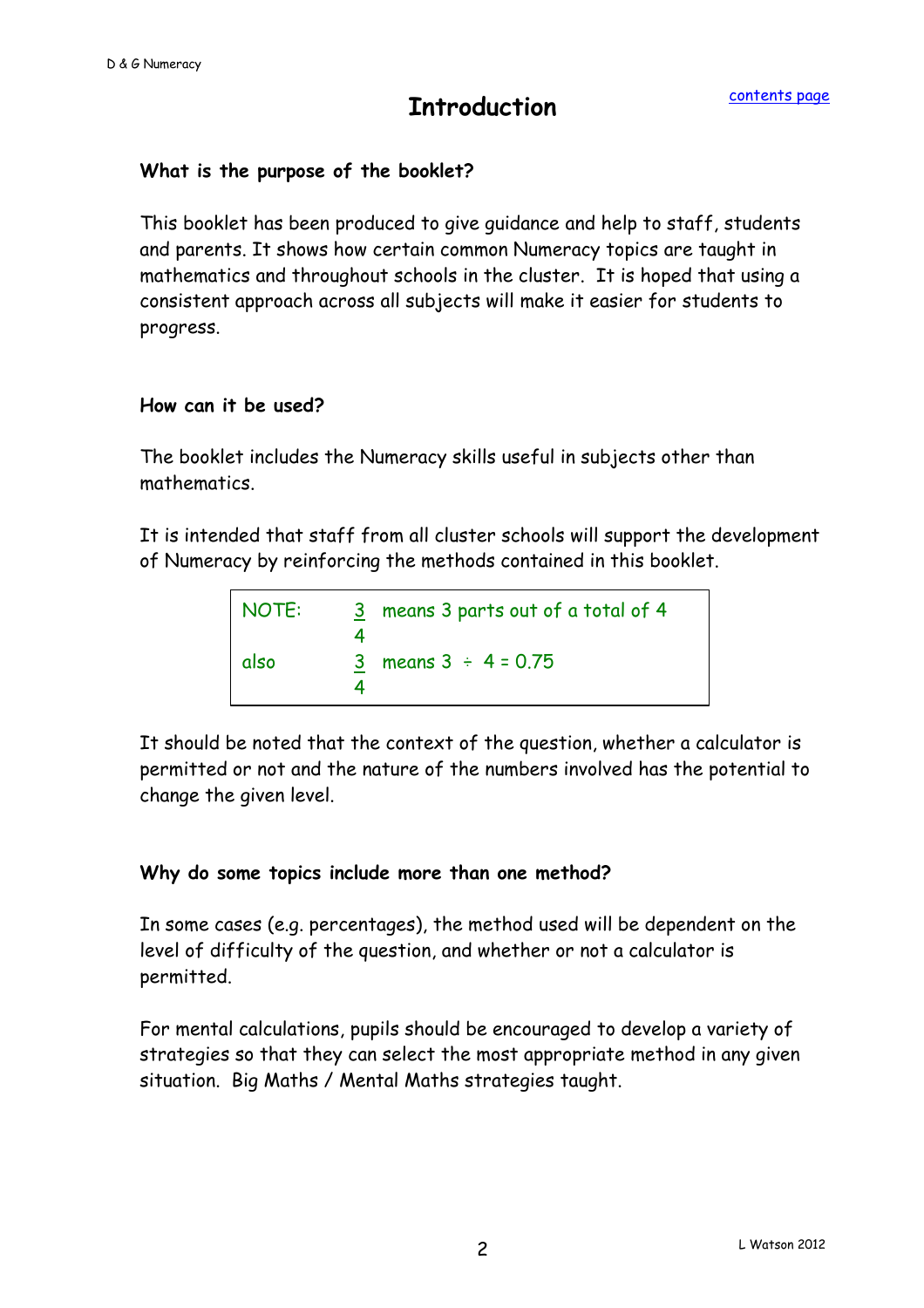### <span id="page-2-0"></span>**Table of Contents**

| <u>Topic</u>                                 | <u>Page Number</u> |
|----------------------------------------------|--------------------|
| <b>Addition</b>                              | 5                  |
| Subtraction                                  | 7                  |
| <b>Multiplication</b>                        | 9                  |
| <b>Division</b>                              | 13                 |
| Order of Calculations (BODMAS)               | 16                 |
| <b>Evaluating Formulae</b>                   | 18                 |
| <b>Negative Numbers</b>                      | 19                 |
| <b>Estimation - Rounding</b>                 | 20                 |
| <b>Estimation - Calculations</b>             | 22                 |
| <b>Time</b>                                  | 23                 |
| Time - Time, Distance and Speed              | 25                 |
| <b>Fractions</b>                             | 26                 |
| Percentages                                  | 28                 |
| Percentages - Non Calculator                 | 29                 |
| Percentages - Calculator                     | 31                 |
| Percentages - One Quantity as a % of Another | 32                 |
| Ratio                                        | 33                 |
| Ratio - Sharing                              | 35                 |
| Proportion                                   | 36                 |
| <b>Information Handling - Tables</b>         | 37                 |
| <b>Information Handling - Bar Graphs</b>     | 38                 |
| <b>Information Handling - Line Graphs</b>    | 39                 |
| <b>Information Handling - Scatter Graphs</b> | 40                 |
| Information Handling - Pie Charts            | 41                 |
| <b>Information Handling - Averages</b>       | 43                 |
| Probability                                  | 44                 |
| <b>Mathematical Dictionary</b>               | 46                 |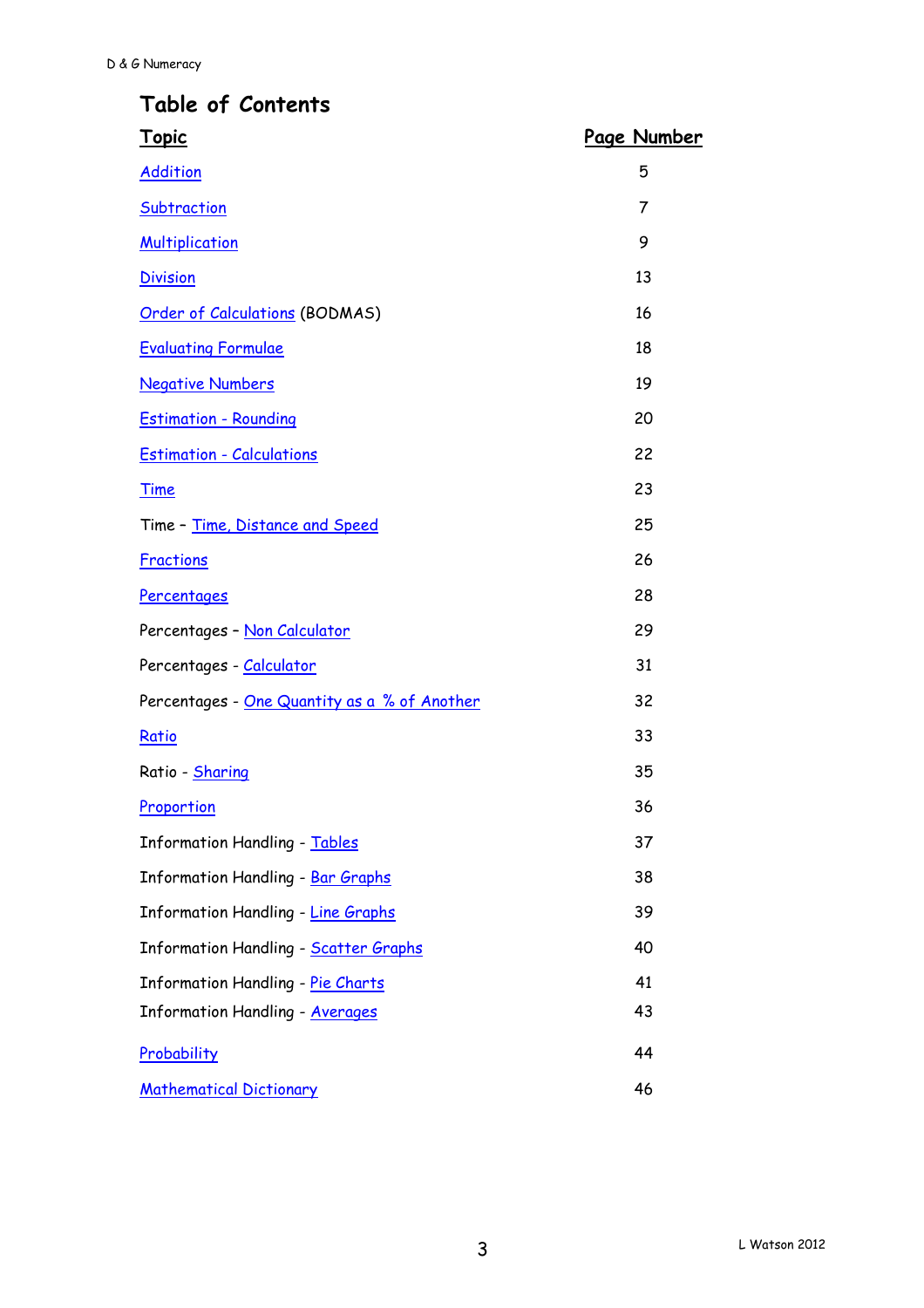# **Other Related Documentation/Help Sheets/Posters**

| <b>Related Documentation</b>                                | Topic                               |
|-------------------------------------------------------------|-------------------------------------|
| Numeracy Experiences and Outcomes Summary                   | All                                 |
| Multiplication Square - tablemat                            | Number and Number Processes         |
| What's in a time - time periods poster                      | Time                                |
| Time Distance and Speed - tablemat                          | Time                                |
| Time/Distance graphs - tablemat                             | Time                                |
| What's in a measurement - equivalences poster               | Measurement                         |
| Fractions/Decimals/Percentages - poster (The<br>Connection) | Fractions, Decimals and Percentages |
| How to do Percentages side A - tablemat                     | Fractions, Decimals and Percentages |
| How to do Percentages side B - tablemat                     | Fractions, Decimals and Percentages |
| Rounding / decimal places - tablemat                        | <b>Estimation and Rounding</b>      |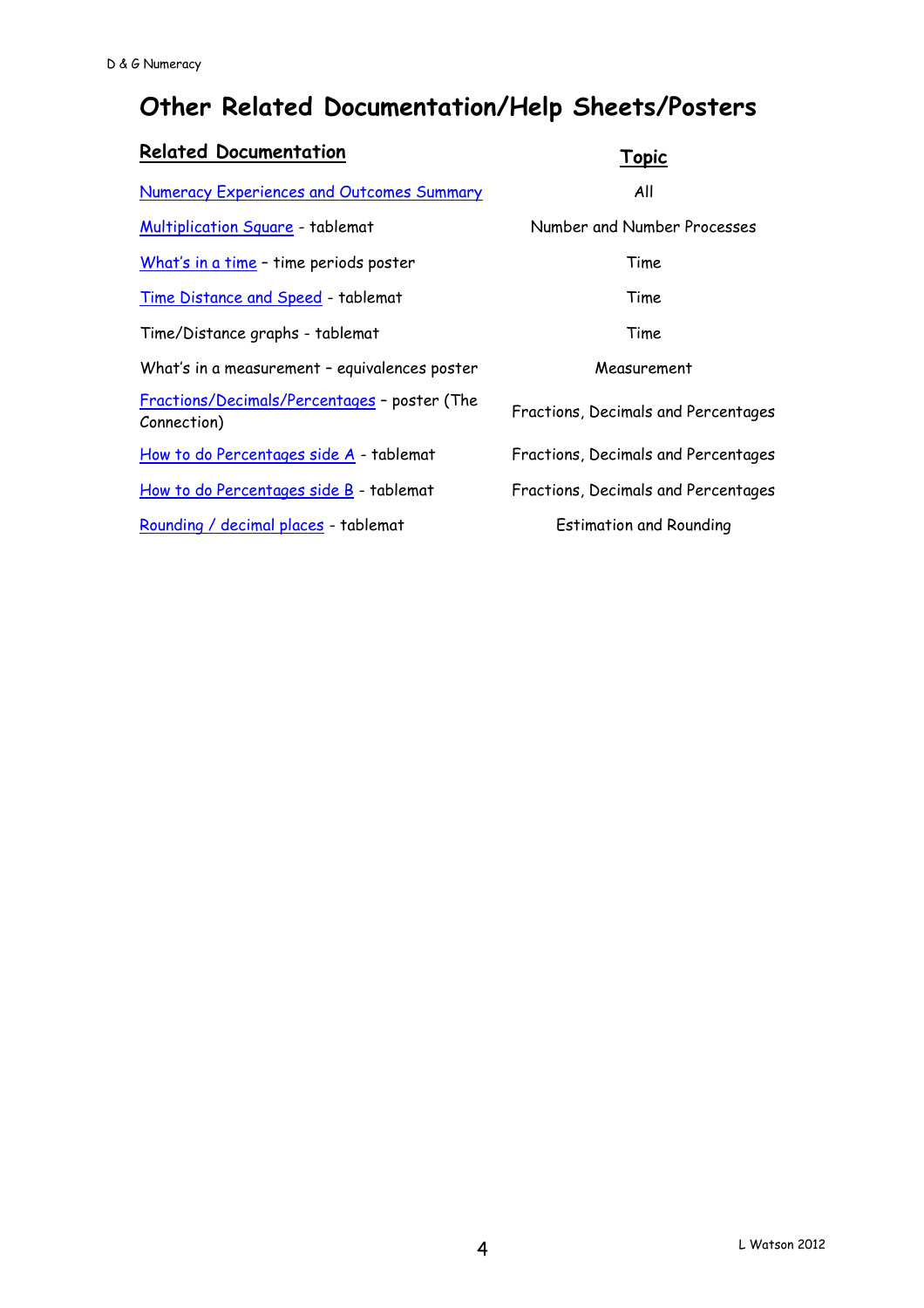<span id="page-4-0"></span>**Addition**

| Mental strategies |                                                                                                |
|-------------------|------------------------------------------------------------------------------------------------|
| (13               | There are a number of useful mental strategies for addition.<br>Some examples are given below. |
| Level 2           | <b>Example 1</b> Calculate 54 + 27                                                             |
|                   | Method 1 Add tens, then add units, then add together                                           |
|                   | $50 + 20 = 70$ $4 + 7 = 11$ $70 + 11 = 81$                                                     |
| Method 2          | Split up number to be added into tens and units and add<br>separately.                         |
|                   | $54 + 20 = 74$ $74 + 7 = 81$                                                                   |
| Method 3          | Round up to nearest 10, then subtract                                                          |
|                   | 54 + 30 = 84 but 30 is 3 too much so subtract 3;<br>$84 - 3 = 81$                              |
|                   |                                                                                                |
|                   |                                                                                                |
|                   |                                                                                                |
|                   |                                                                                                |
|                   |                                                                                                |
|                   |                                                                                                |
|                   |                                                                                                |
|                   |                                                                                                |
|                   |                                                                                                |
|                   |                                                                                                |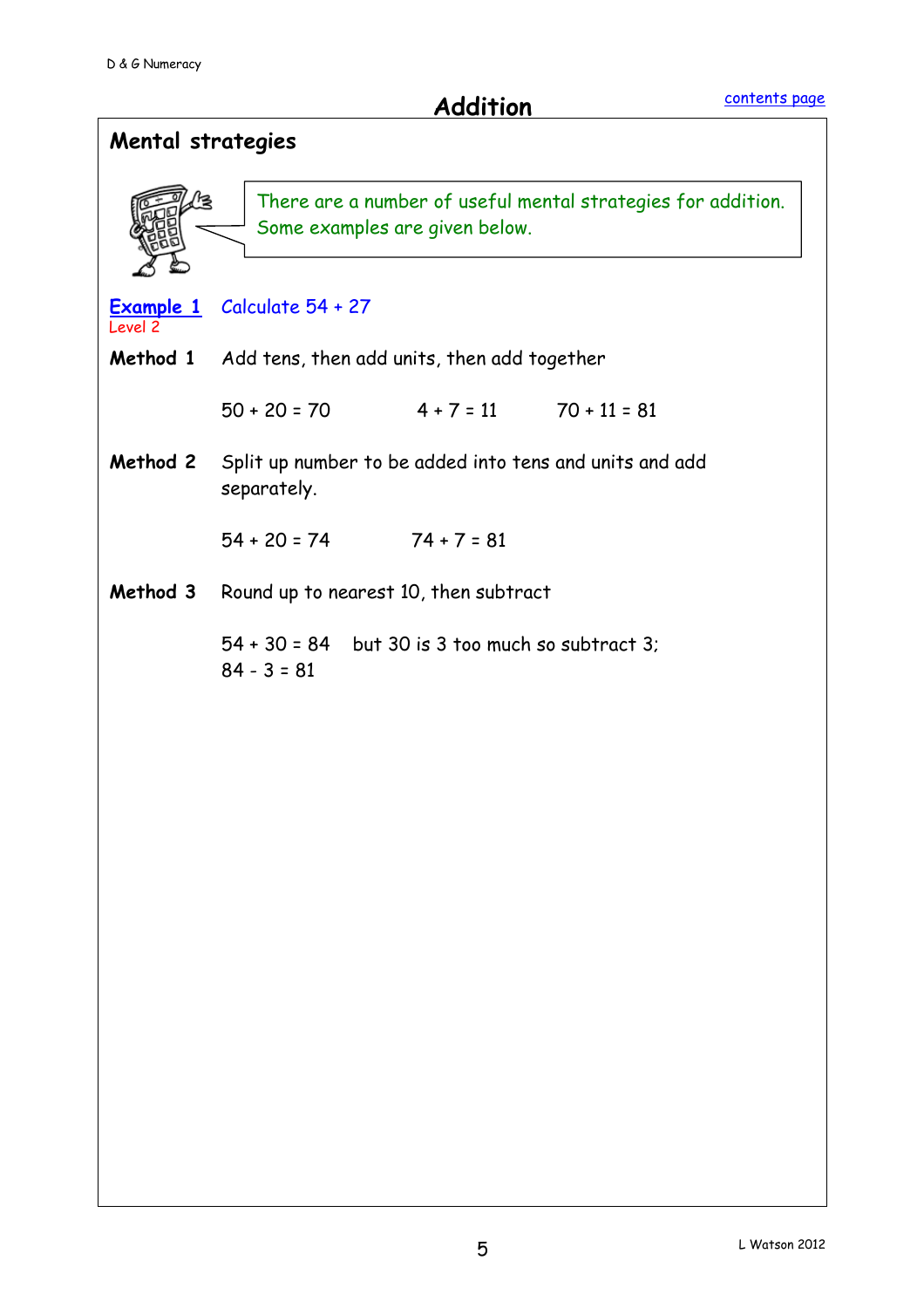**Addition**

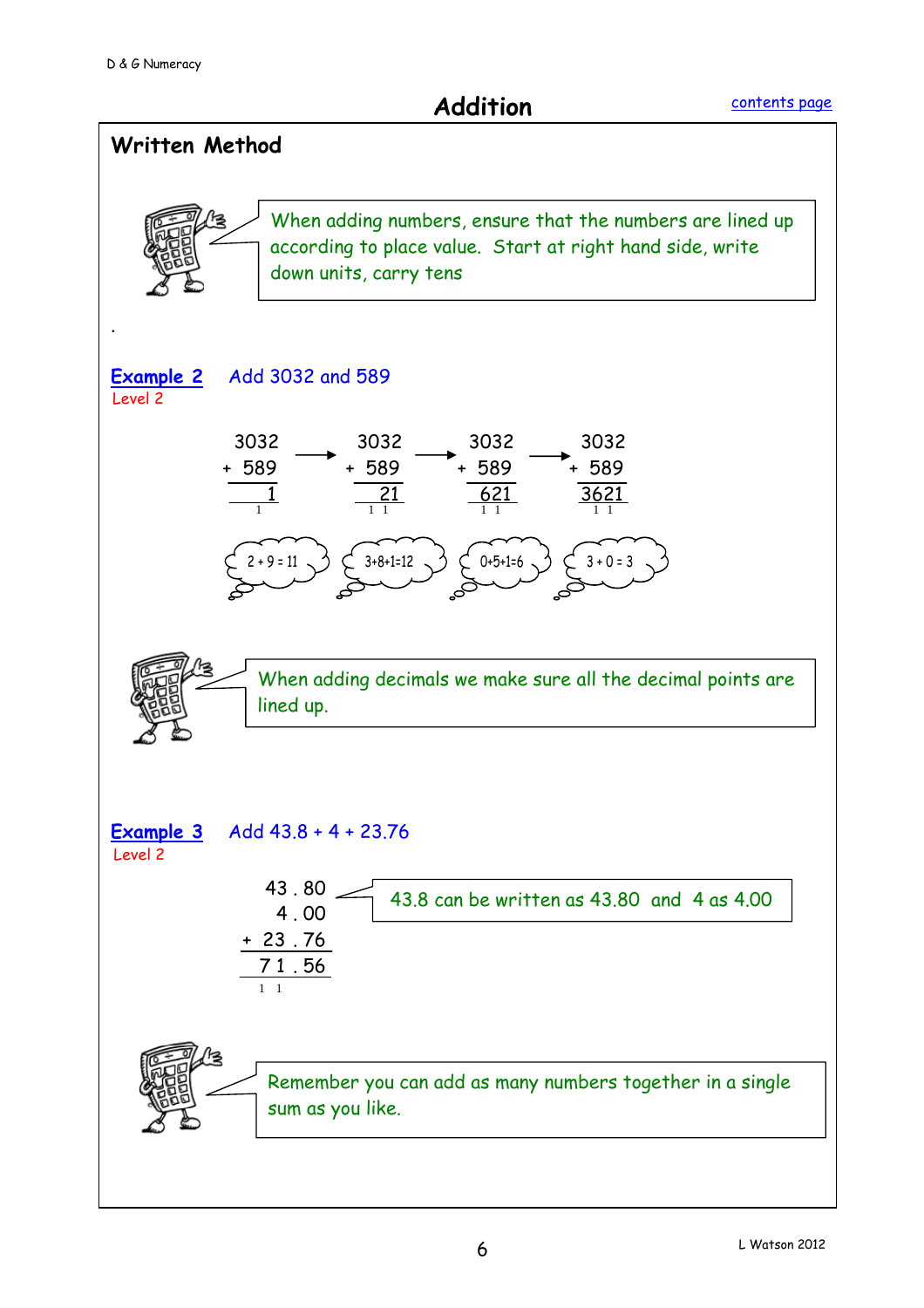### **Subtraction**

<span id="page-6-0"></span>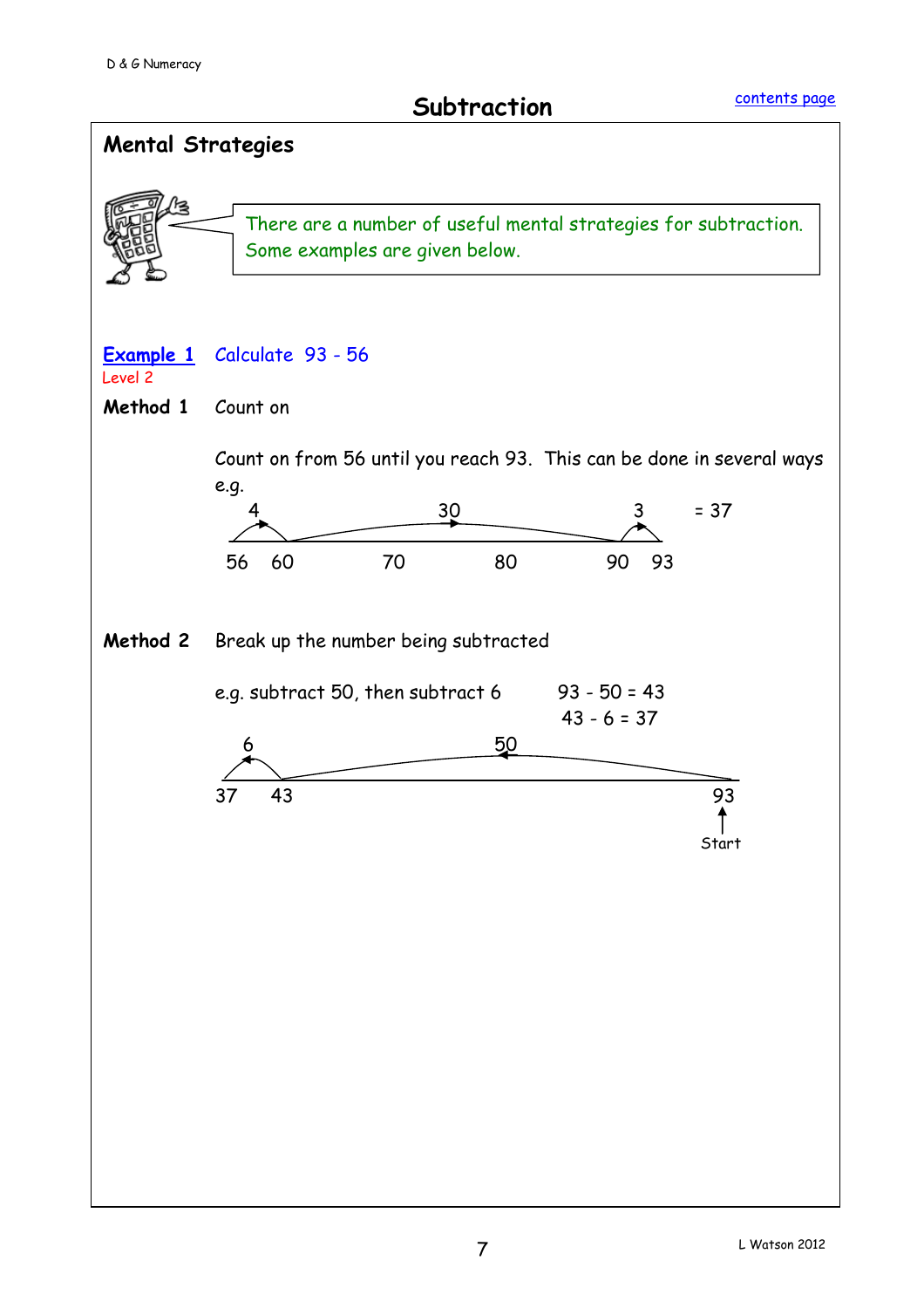#### **Subtraction**

[contents page](#page-2-0)

![](_page_7_Figure_3.jpeg)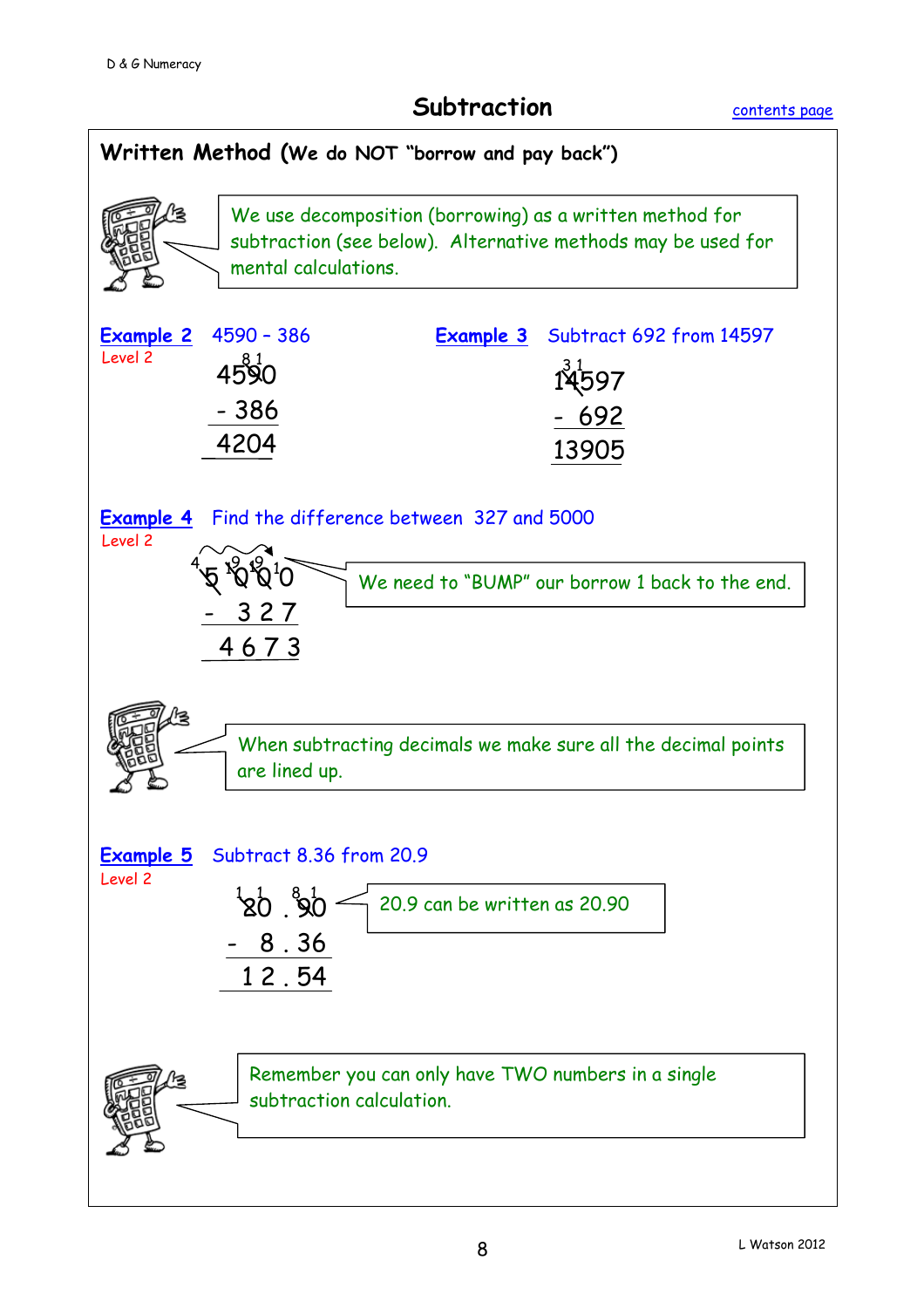**Multiplication** 

[contents page](#page-2-0)

<span id="page-8-0"></span>![](_page_8_Figure_3.jpeg)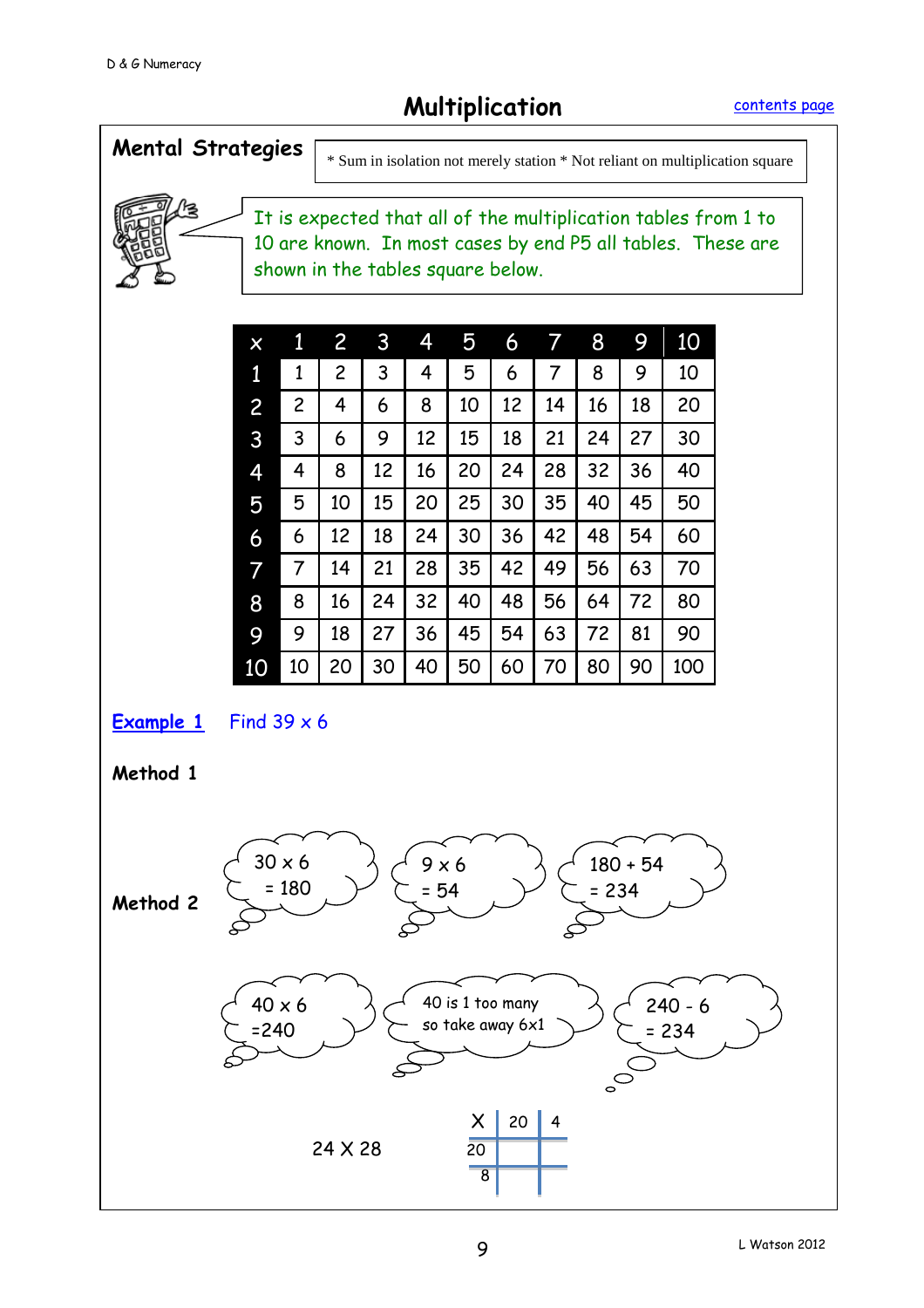**Multiplication** 

![](_page_9_Figure_3.jpeg)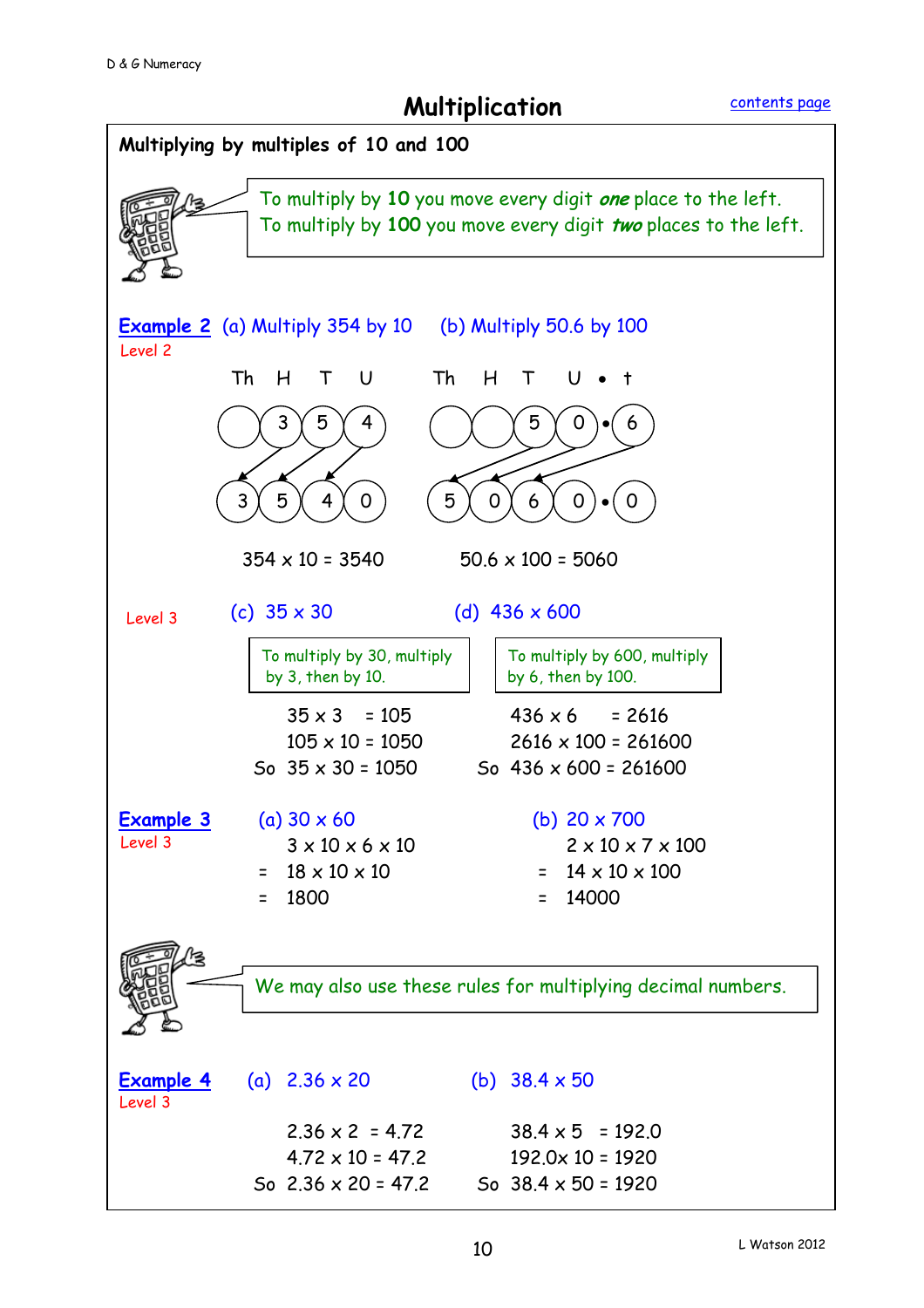**Multiplication**

![](_page_10_Figure_3.jpeg)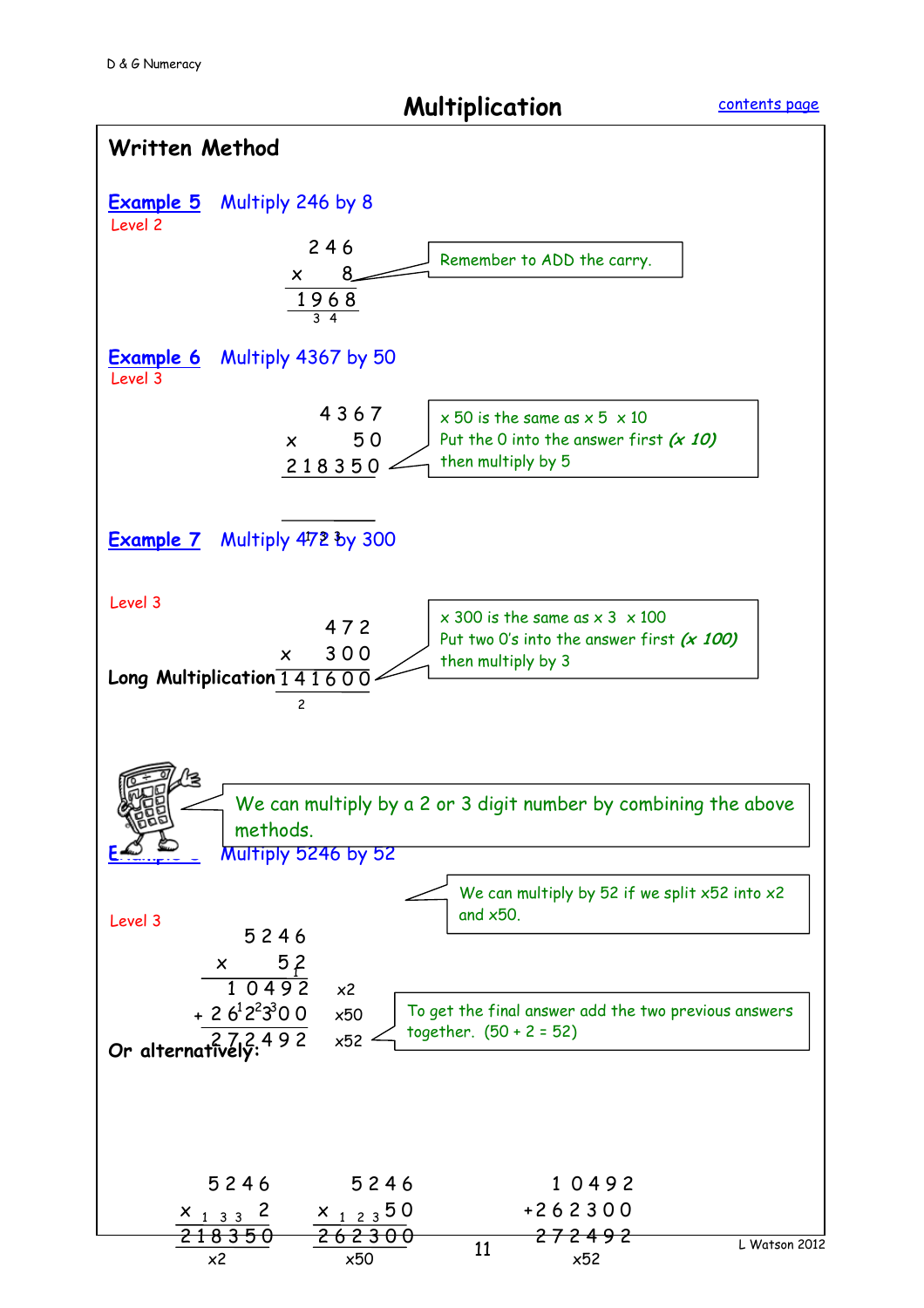![](_page_11_Figure_1.jpeg)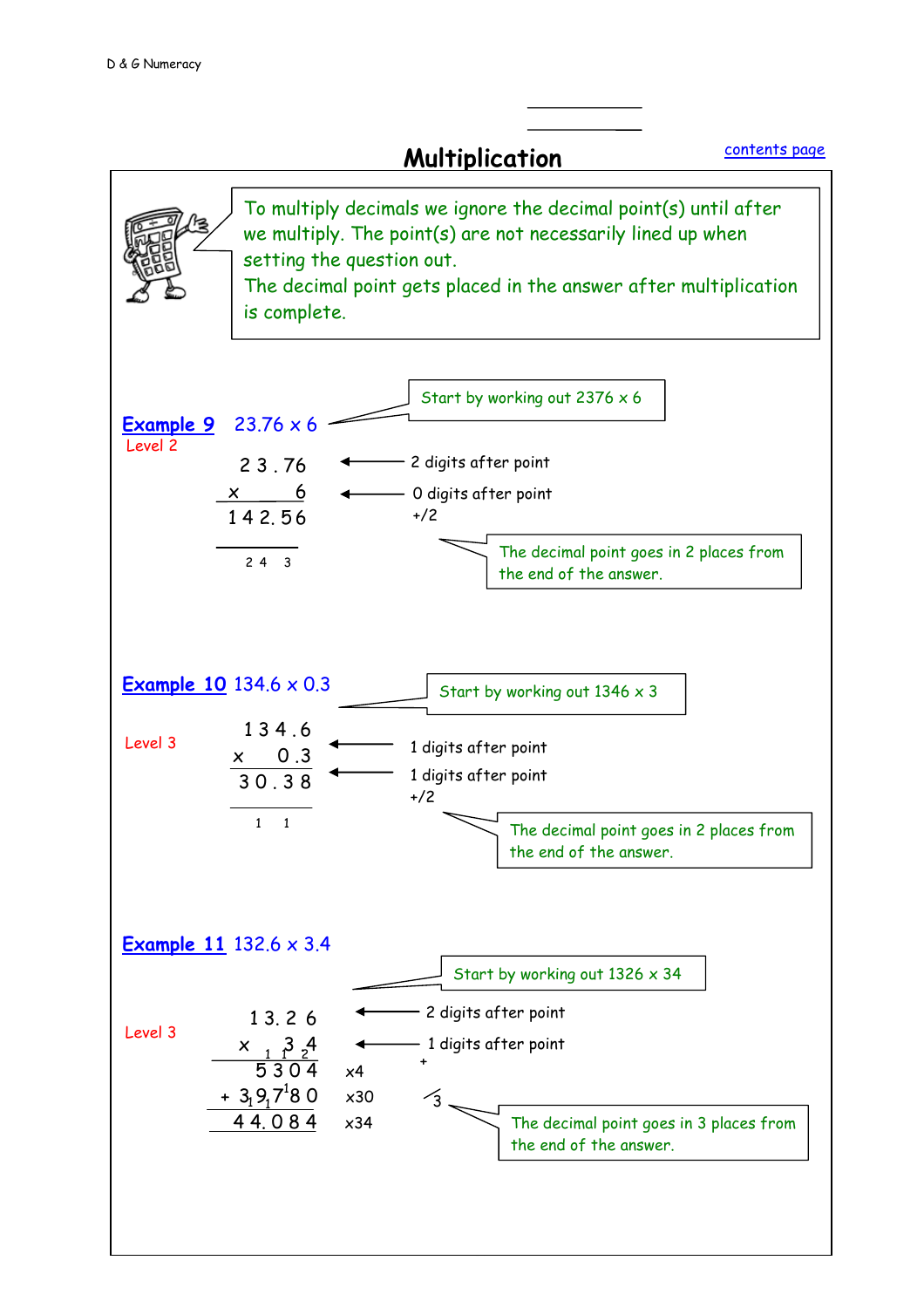This would be a non-calculator method; these types of calculations would often be done by calculator.

<span id="page-12-0"></span>![](_page_12_Figure_2.jpeg)

L Watson 2012 13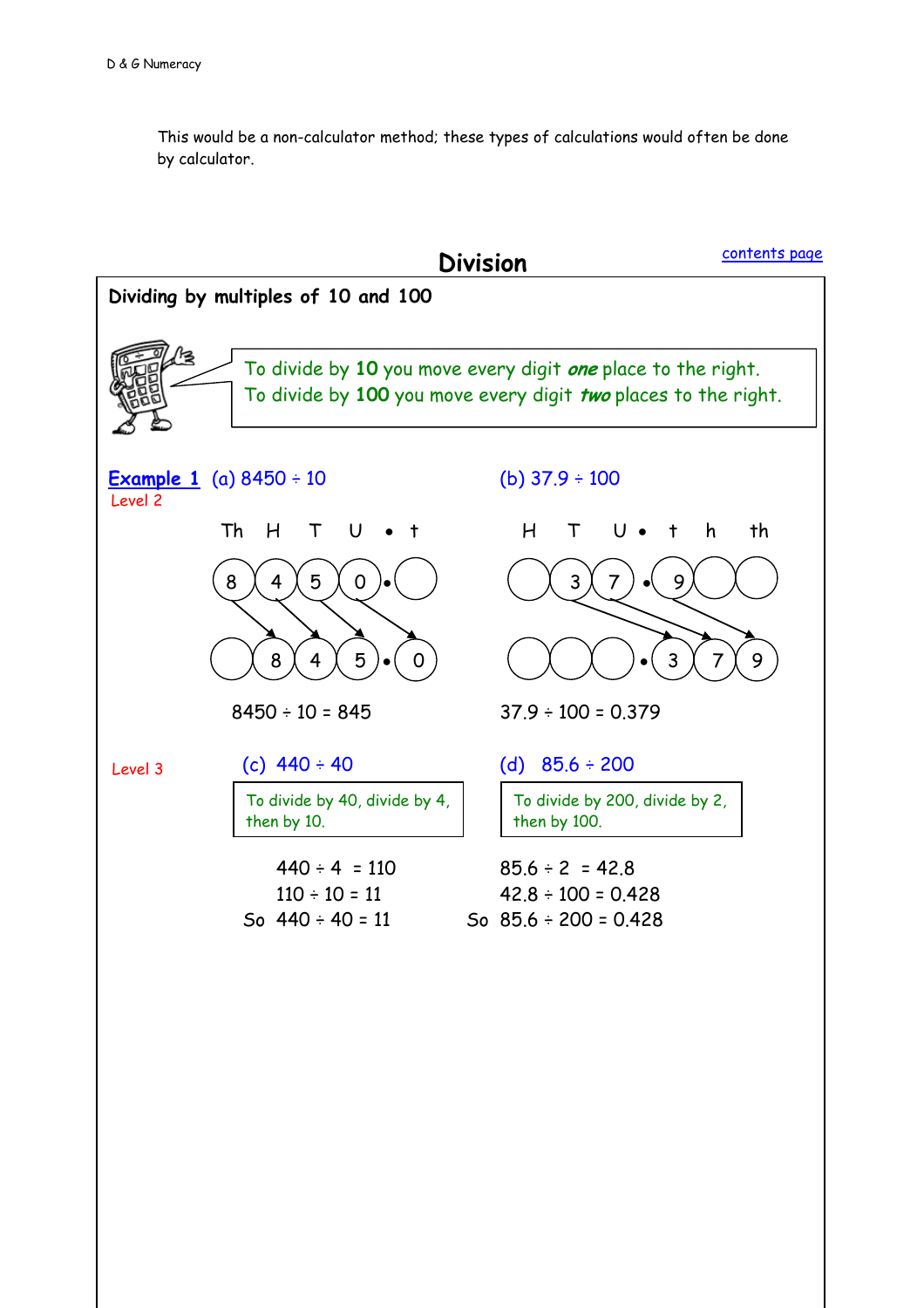**Division**

[contents page](#page-2-0)

![](_page_13_Figure_3.jpeg)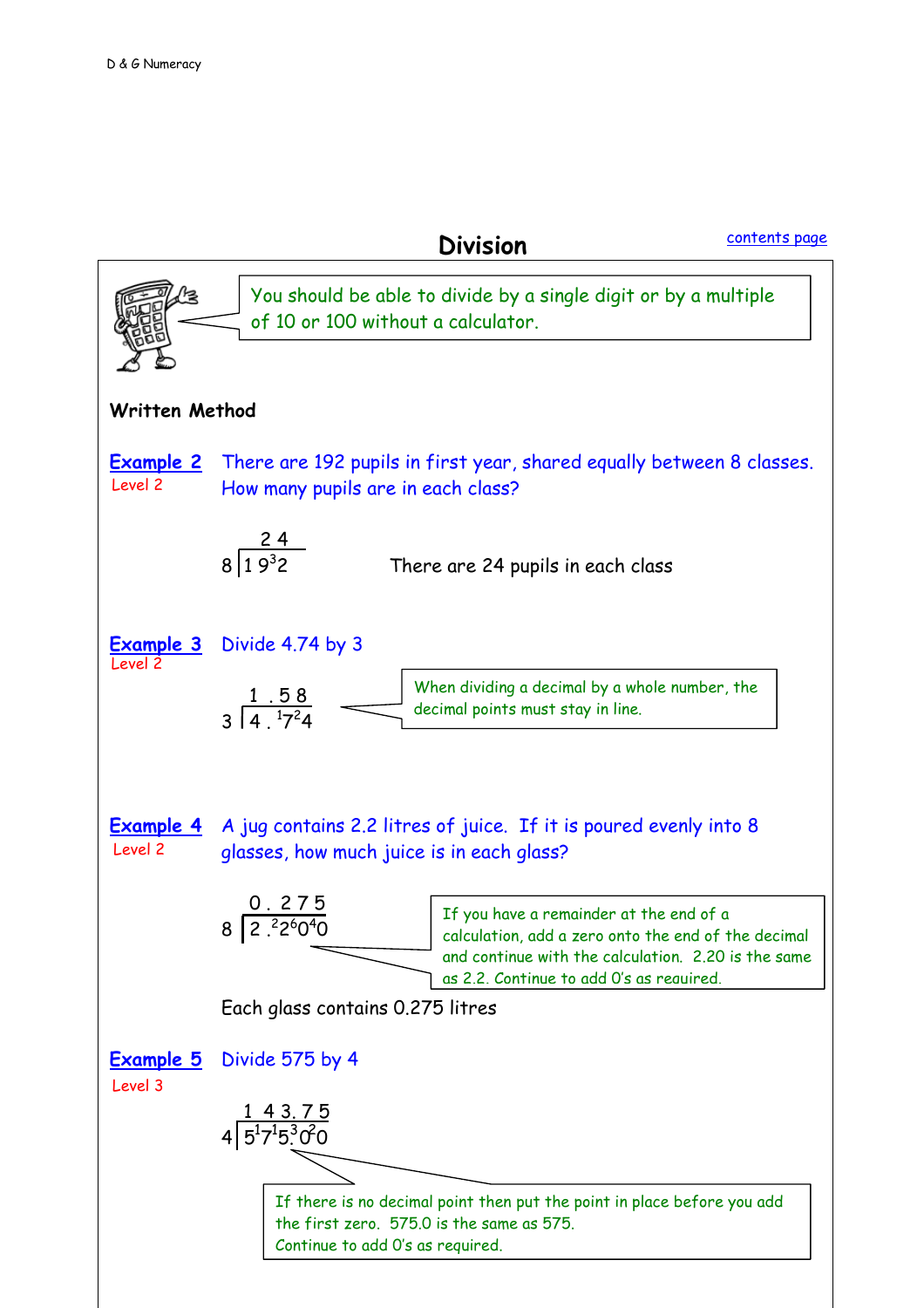**Division**

![](_page_14_Figure_3.jpeg)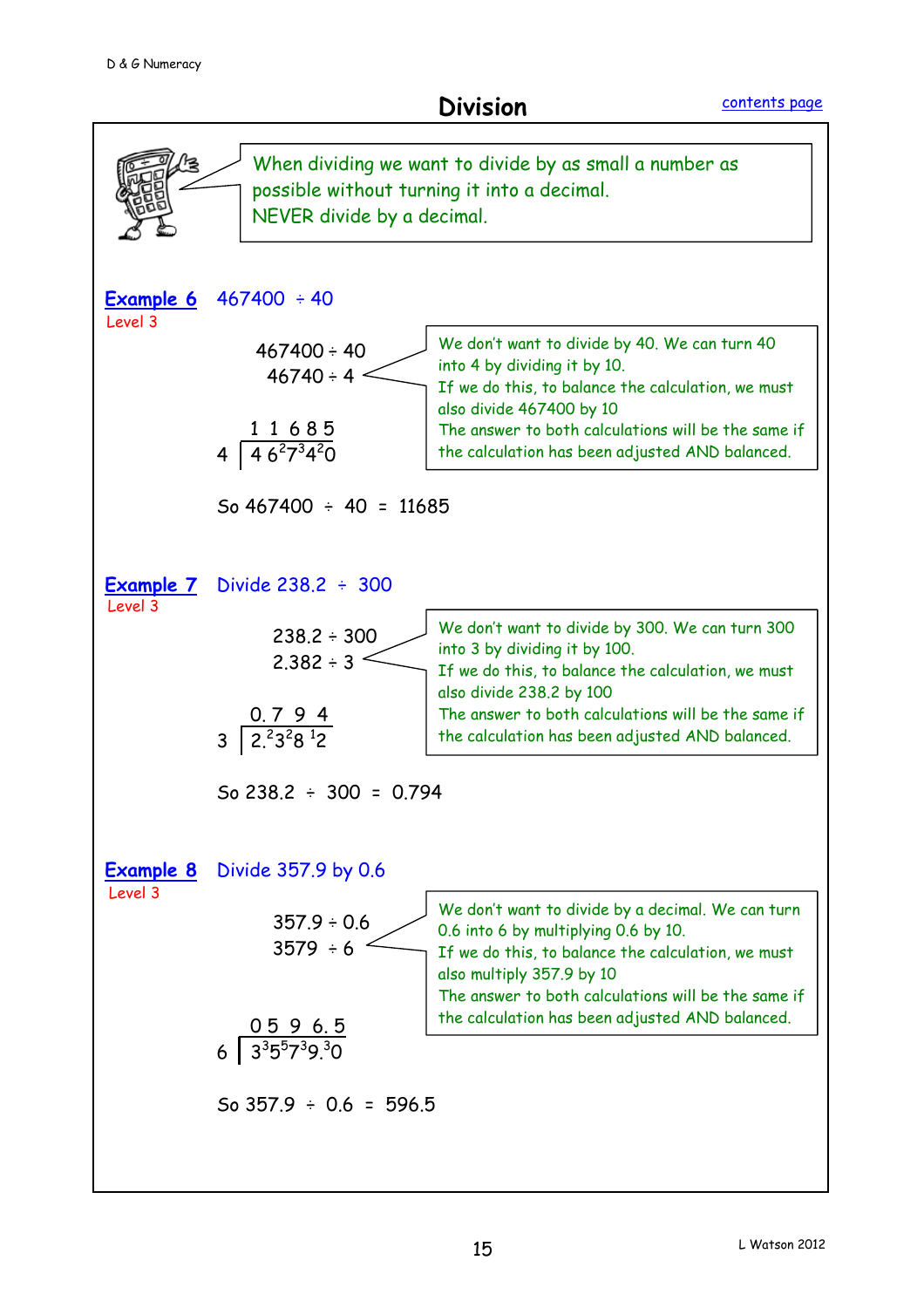**Division**

![](_page_15_Figure_3.jpeg)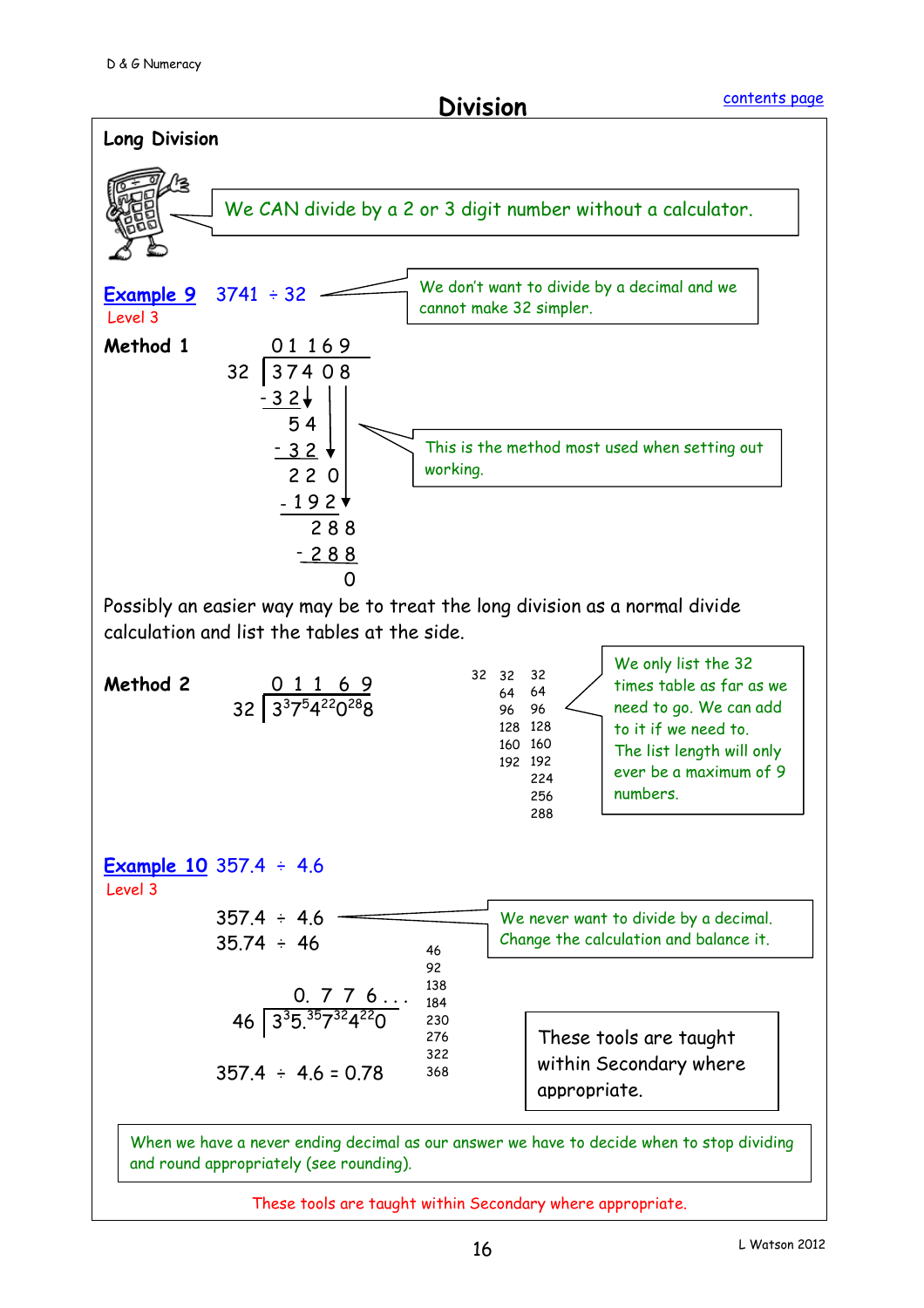## <span id="page-16-0"></span>**Order of Calculation (BODMAS)**

 The correct answer is 42. Consider this: What is the answer to  $2 + 5 \times 8$ ? Is it  $7 \times 8 = 56$  or  $2 + 40 = 42$ ?

![](_page_16_Picture_4.jpeg)

Calculations which have more than one operation need to be done in a particular order. The order can be remembered by using the mnemonic **BODMAS.** The higher the level the higher the priority

The **BODMAS** rule tells us which operations should be done first.

| <b>BODMAS</b> represents:                      | (B)rackets | Top level           |
|------------------------------------------------|------------|---------------------|
| ODMAS is Level 2 but<br>if we include brackets | (O)f       |                     |
| (BODMAS) this moves                            | (D)ivide   | Middle level        |
| us to level 3.                                 | (M)ultiply |                     |
|                                                | $(A)$ dd   |                     |
|                                                | (S)ubract  | <b>Bottom level</b> |

Scientific calculators use this rule, some basic calculators may not, so take care in their use.

| Level 2                                 | <b>Example 1</b> $15 - 12 \div 6$<br>$= 15 - 2$<br>$= 13$                           | BODMAS says divide first,<br>then subtract      |
|-----------------------------------------|-------------------------------------------------------------------------------------|-------------------------------------------------|
| Level 4                                 | Example 2 $(9 + 5) \times 6$<br>$= 14 \times 6$<br>$= 84$                           | <b>Brackets first</b><br>then multiply.         |
| Level 4                                 | <b>Example 3</b> $18 + 6 \div (5 - 2)$<br>$= 18 + 6 \div 3$<br>$= 18 + 2$<br>$= 20$ | <b>Brackets first</b><br>then divide<br>now add |
| <u>Example 4</u><br>Level 3             | $16 + 5^2$<br>$= 16 + 25$<br>$= 41$                                                 | multiply first $(5 \times 5)$<br>then add       |
| <b>Example 5</b> $(4 + 2)^2$<br>Level 4 | $= 6^2$<br>36<br>$=$                                                                | brackets first<br>then multiply $(6 \times 6)$  |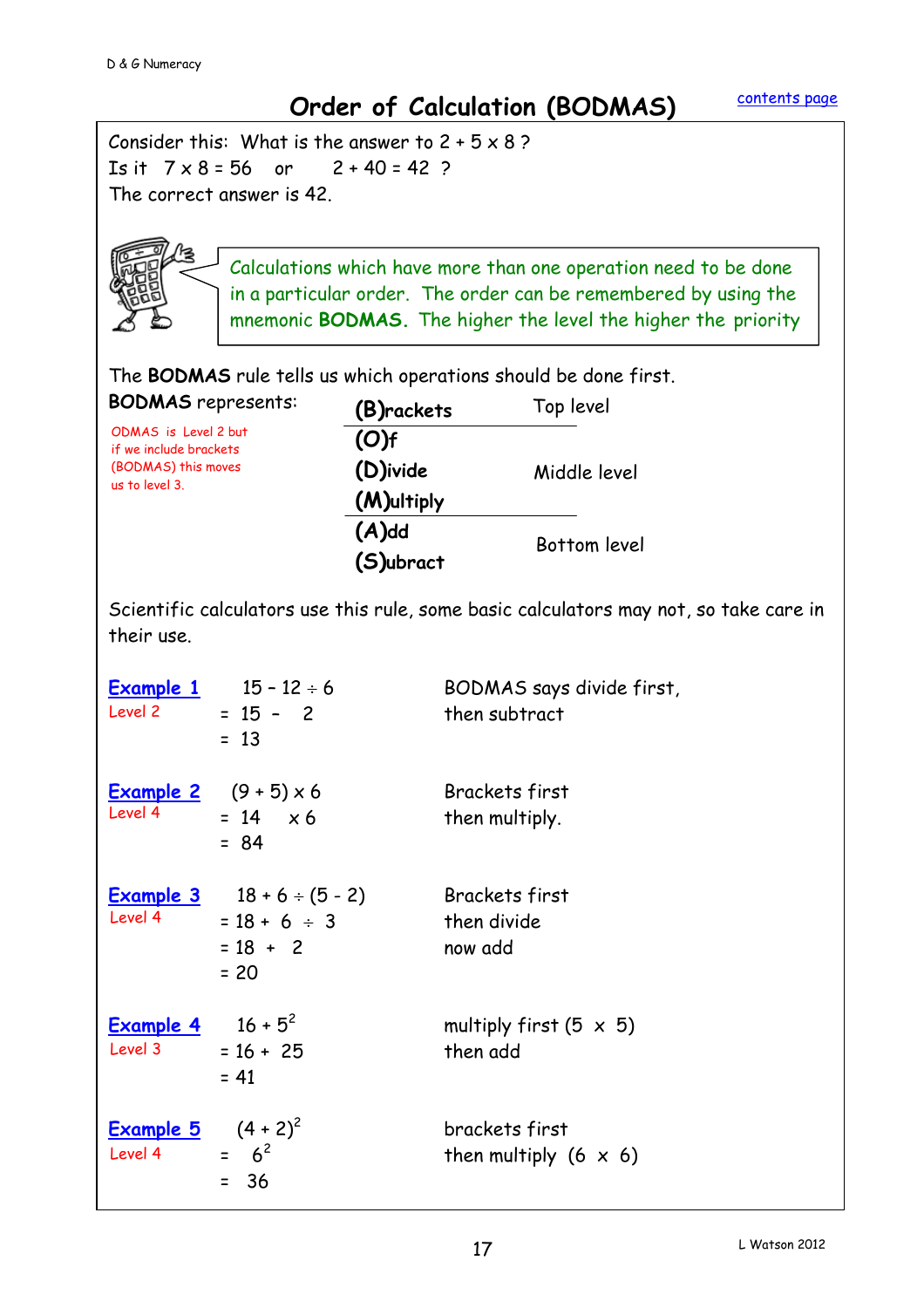## **Evaluating Formulae**

<span id="page-17-0"></span>![](_page_17_Figure_3.jpeg)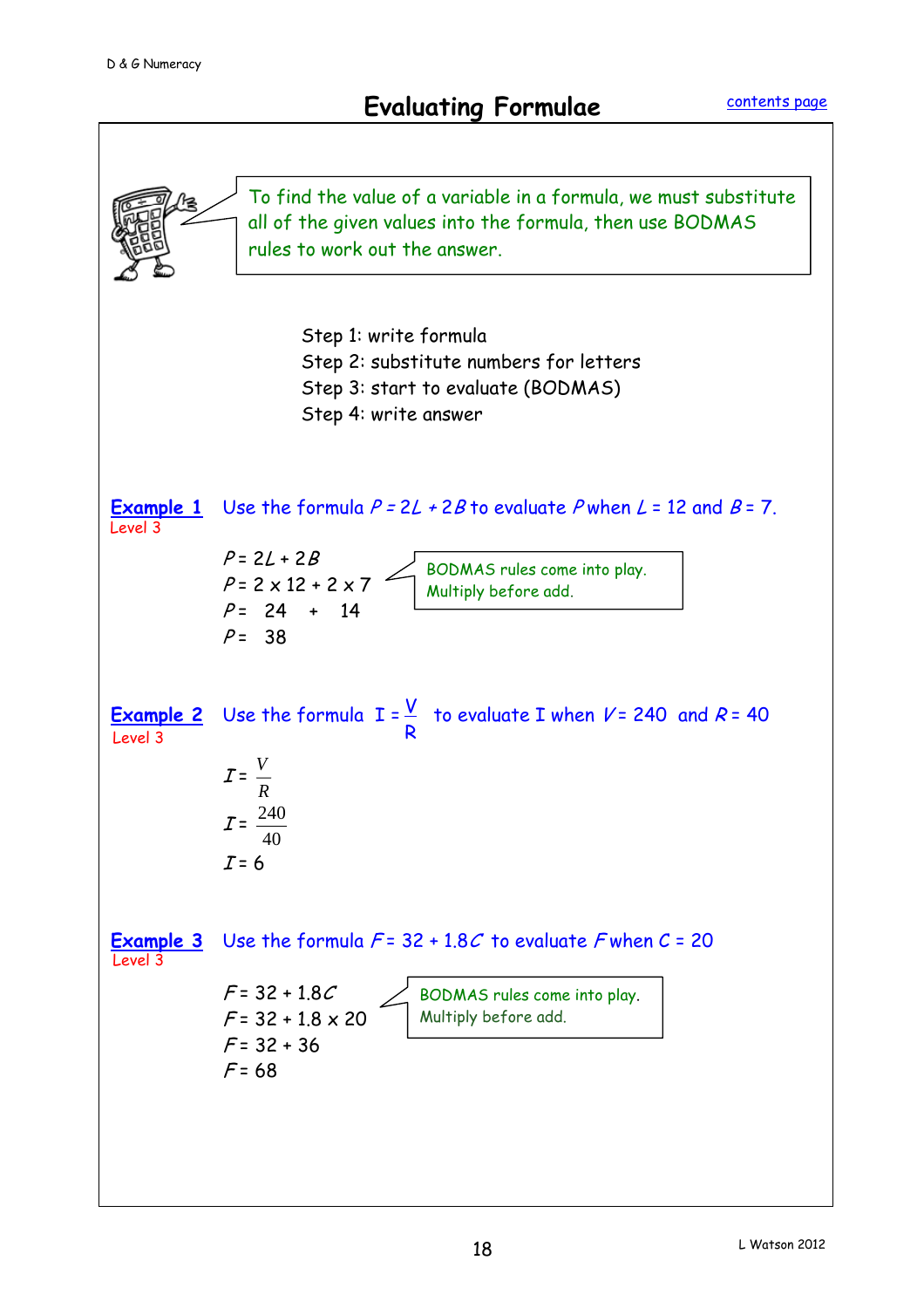<span id="page-18-0"></span>![](_page_18_Figure_3.jpeg)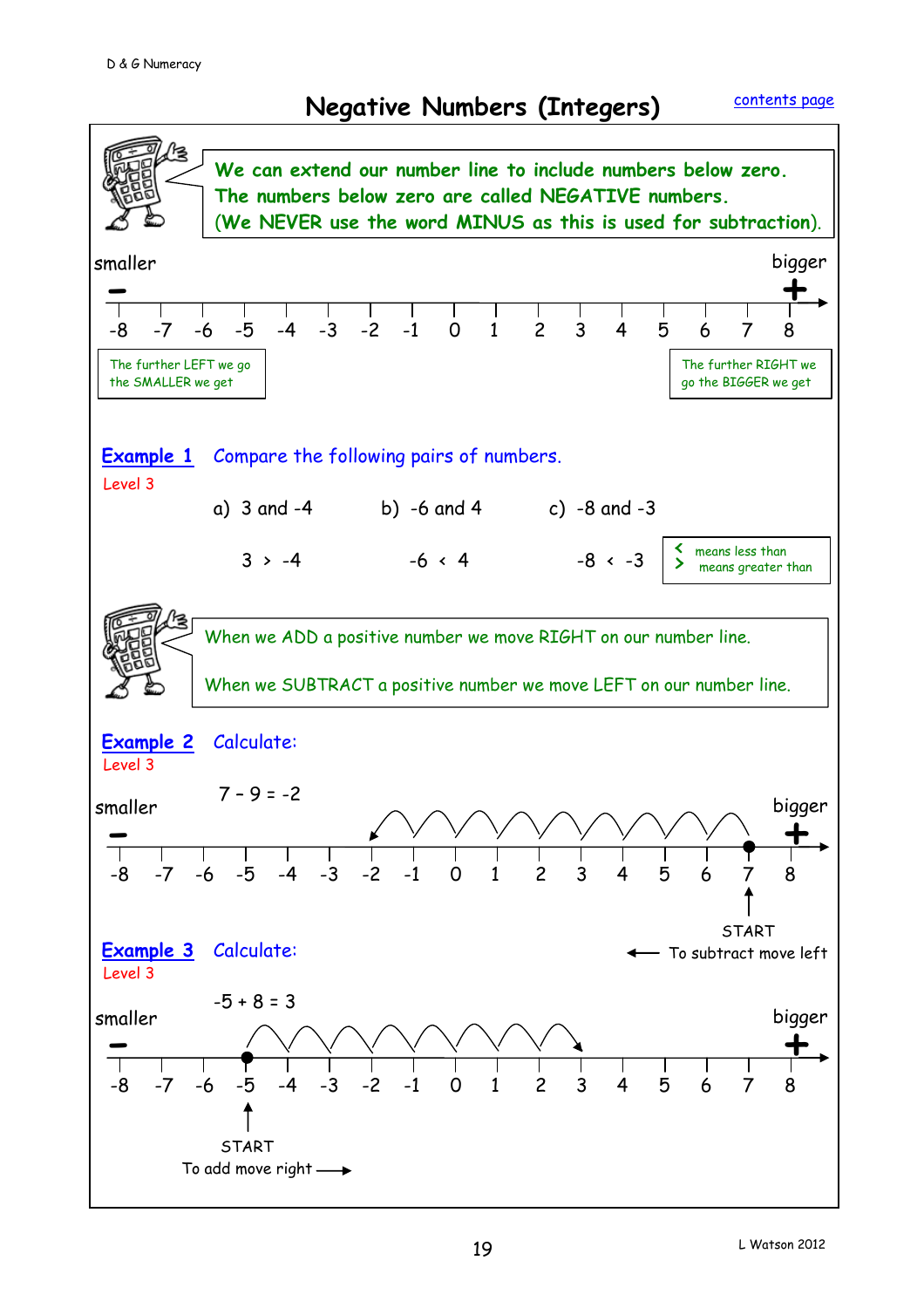## **Estimation : Rounding**

<span id="page-19-0"></span>![](_page_19_Figure_3.jpeg)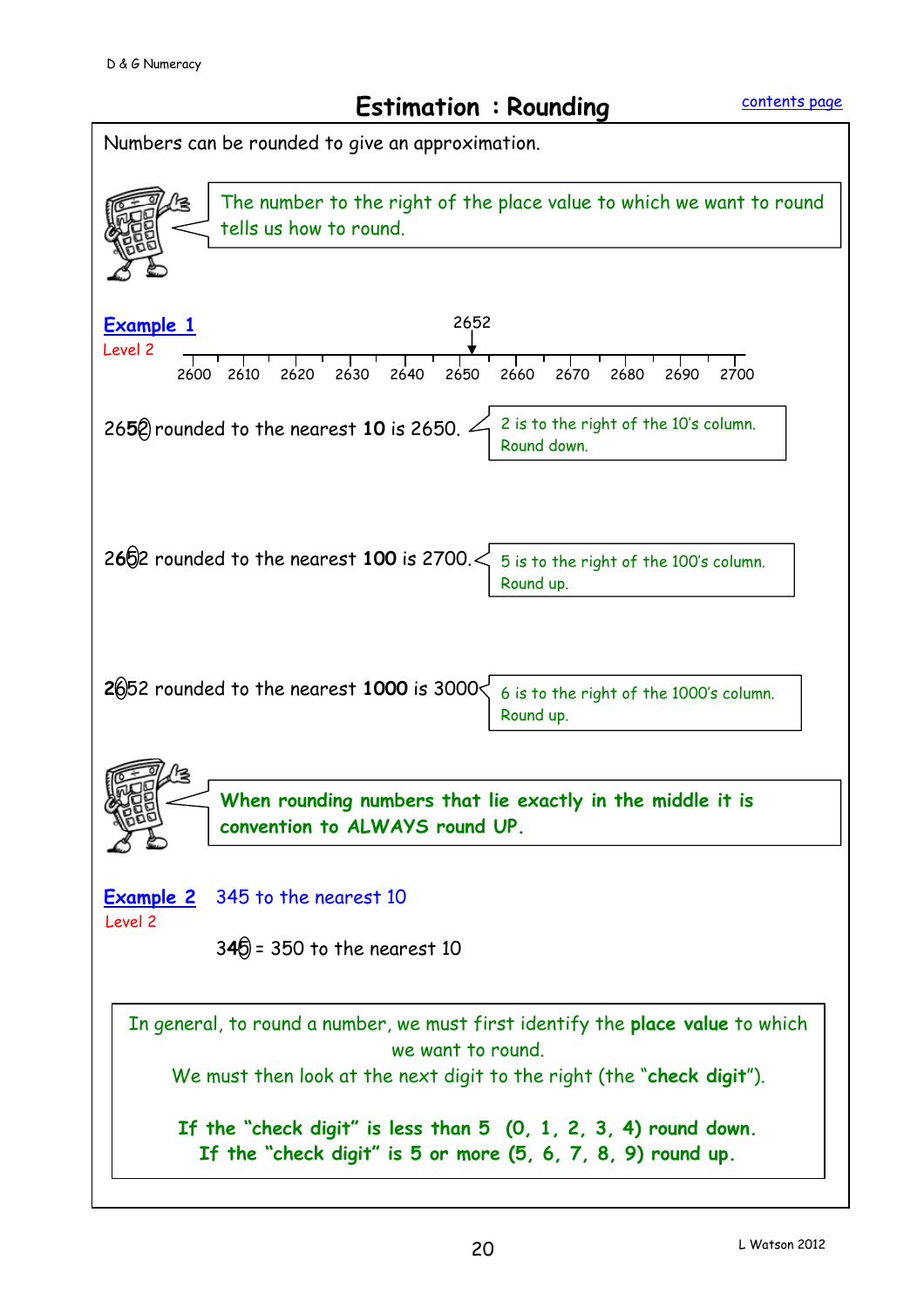![](_page_20_Figure_3.jpeg)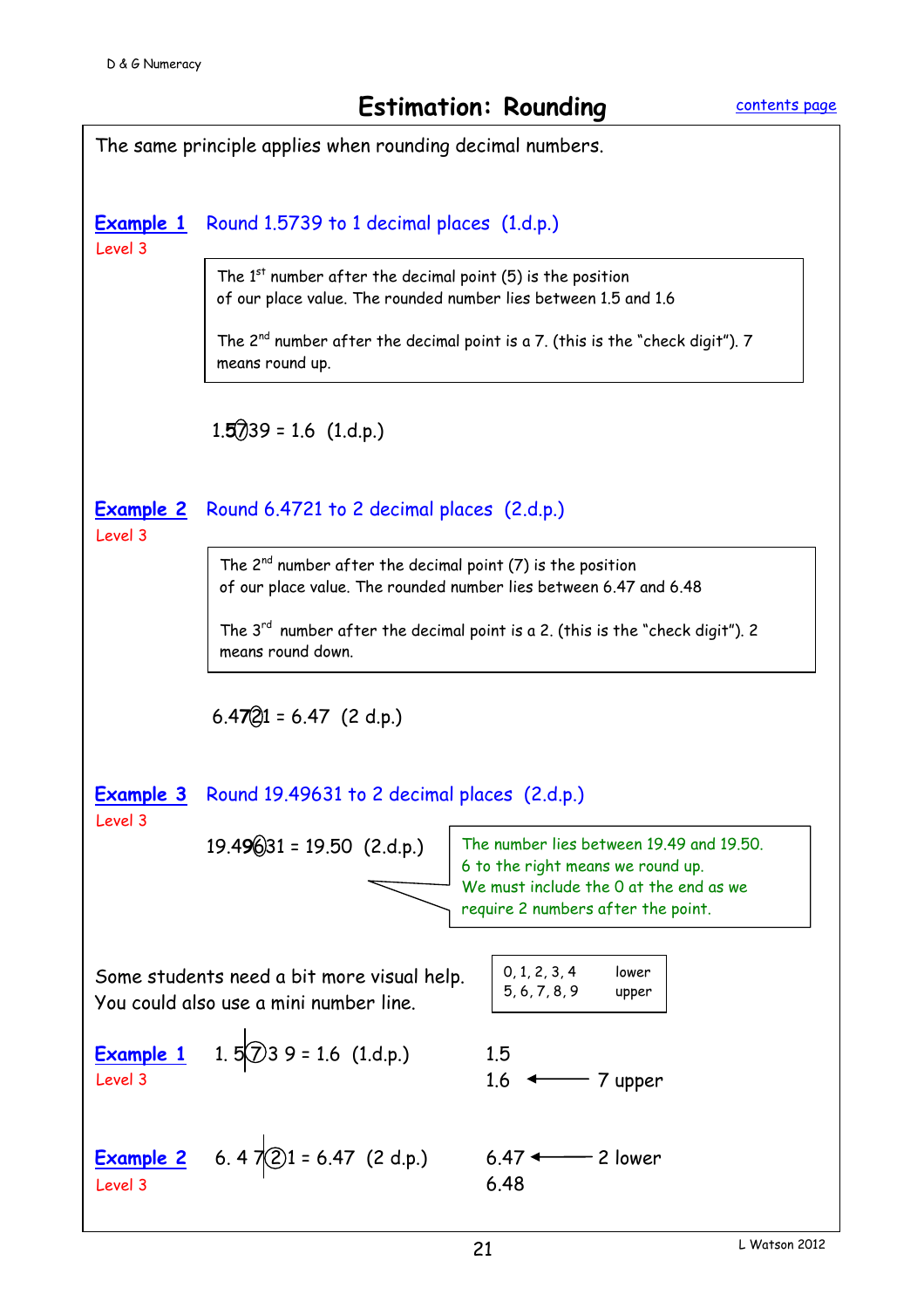<span id="page-21-0"></span>

|                             | Using rounded numbers in calculations to check an answer<br>allows us to judge whether our answer is sensible or not.                                        |
|-----------------------------|--------------------------------------------------------------------------------------------------------------------------------------------------------------|
| Example 1<br>Level 2        | Tickets for a concert were sold over 4 days. The number of tickets<br>sold each day was recorded in the table below.<br>How many tickets were sold in total? |
|                             | Tuesday<br>Wednesday<br>Thursday<br>Monday<br>486<br>205<br>321<br>197                                                                                       |
|                             | Estimate:<br>$500 + 200 + 200 + 300$<br>$= 1200$                                                                                                             |
|                             | Calculate:<br>486<br>205<br>197<br>$+321$<br>Answer = 1209 tickets<br>1209<br>(reasonable when compared to estimate).                                        |
| <u>Example 2</u><br>Level 3 | A bar of chocolate weighs 42g. There are 48 bars of chocolate in a<br>box. What is the total weight of chocolate in the box?                                 |
|                             | Estimate = $50 \times 40 = 2000g$                                                                                                                            |
|                             | 42<br>Calculate:<br>x48<br>336<br>1680<br>2016<br>Answer = $2016q$<br>(reasonable when compared to estimate).                                                |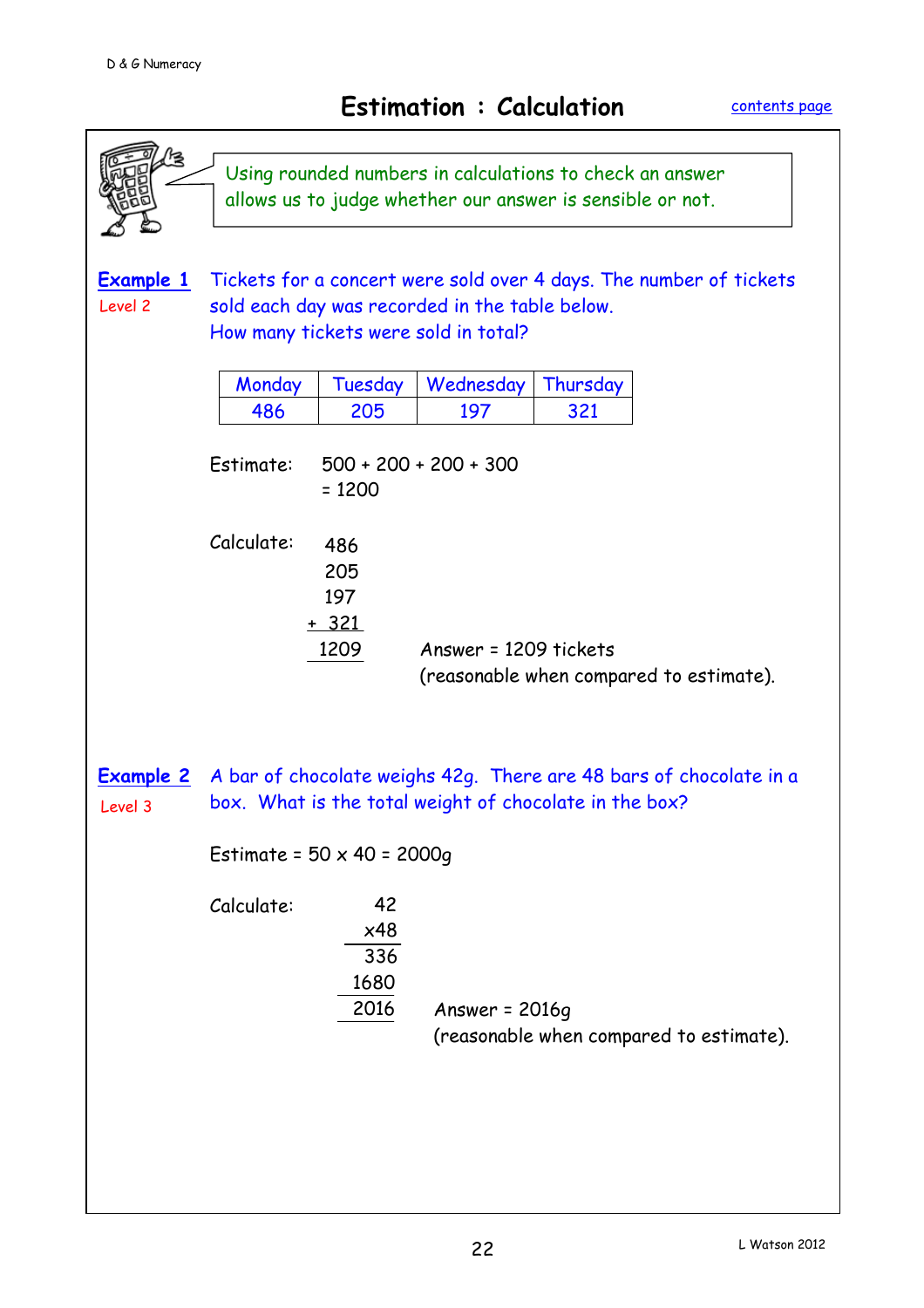<span id="page-22-0"></span>![](_page_22_Figure_3.jpeg)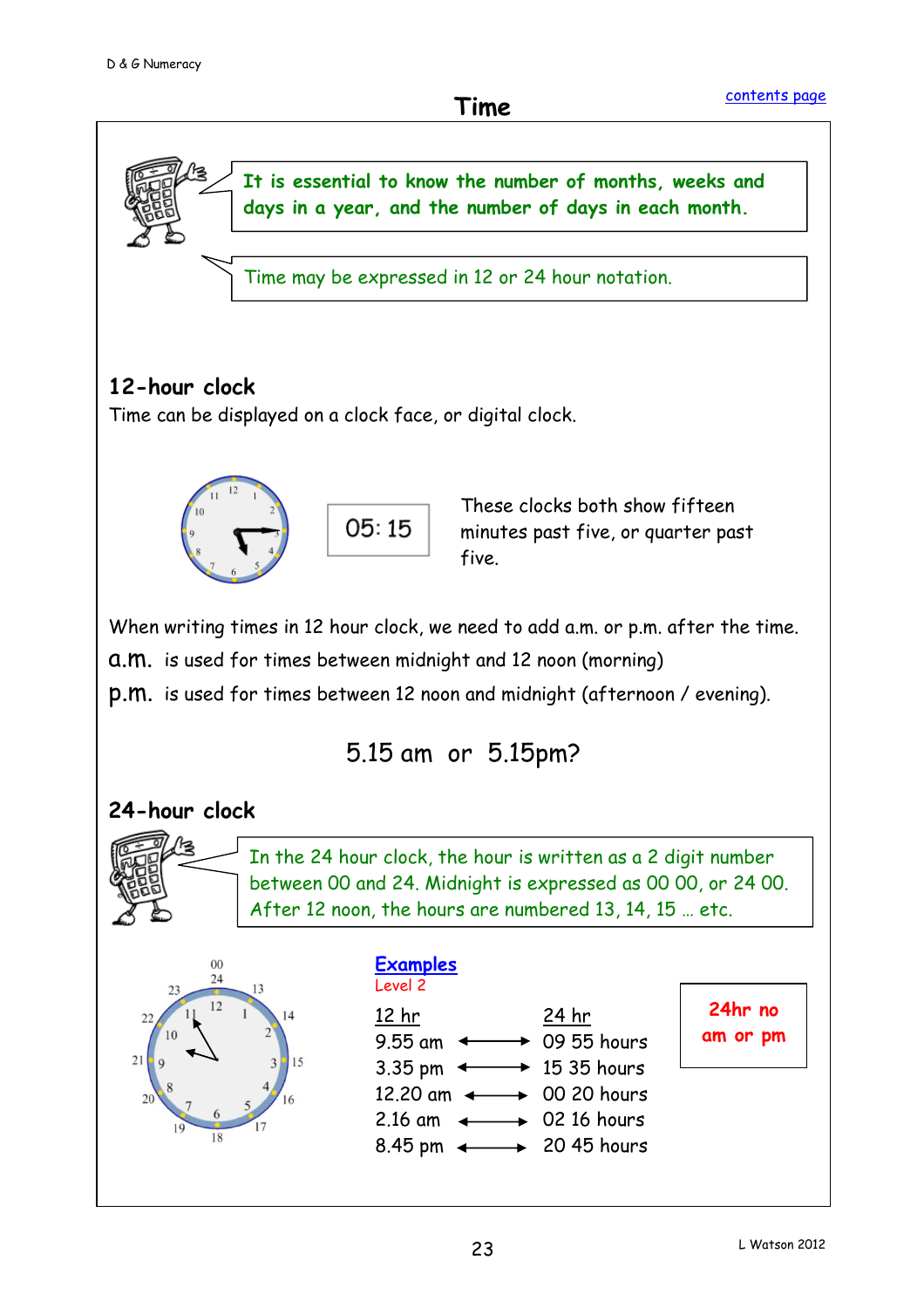![](_page_23_Figure_2.jpeg)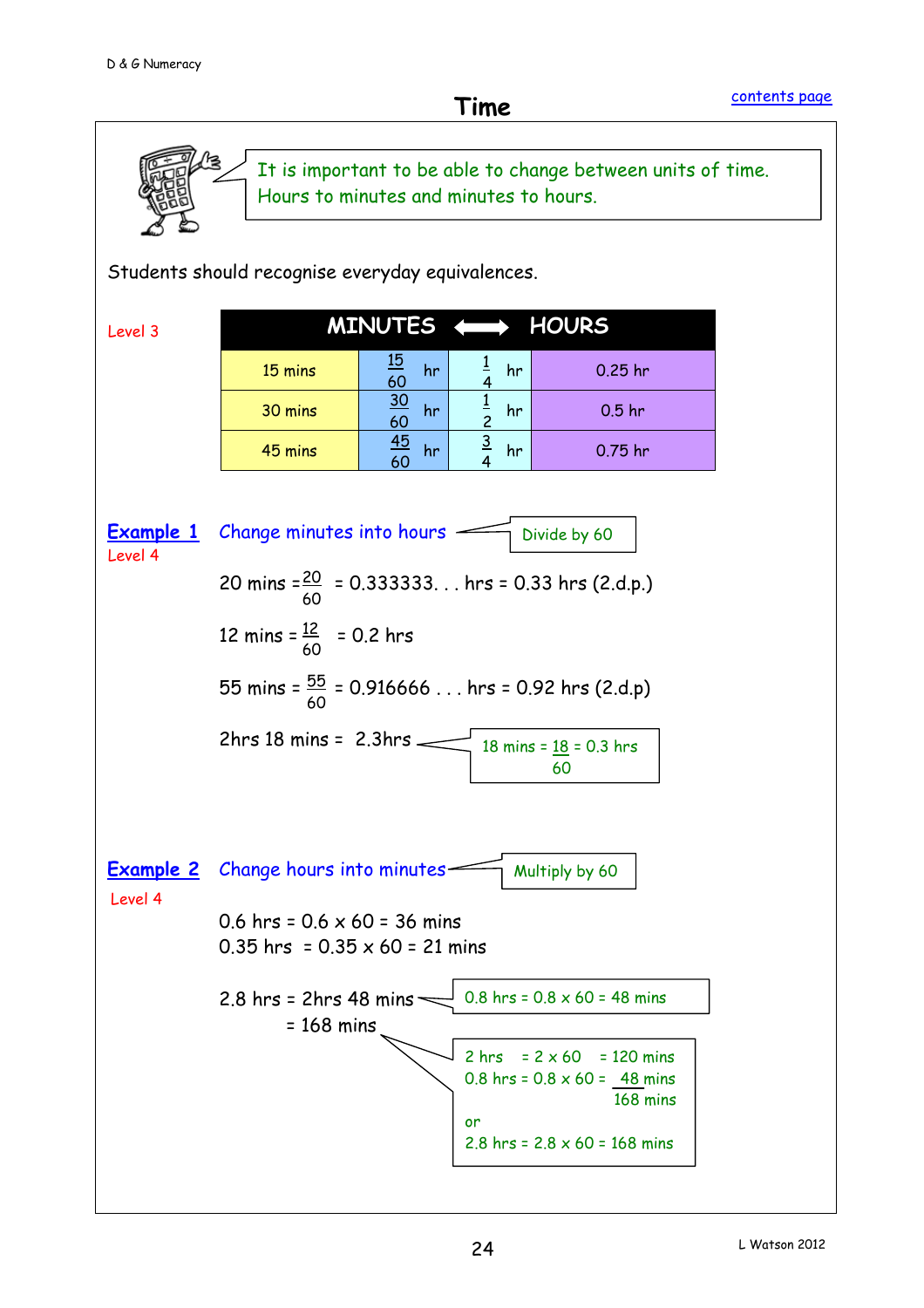<span id="page-24-0"></span>![](_page_24_Figure_2.jpeg)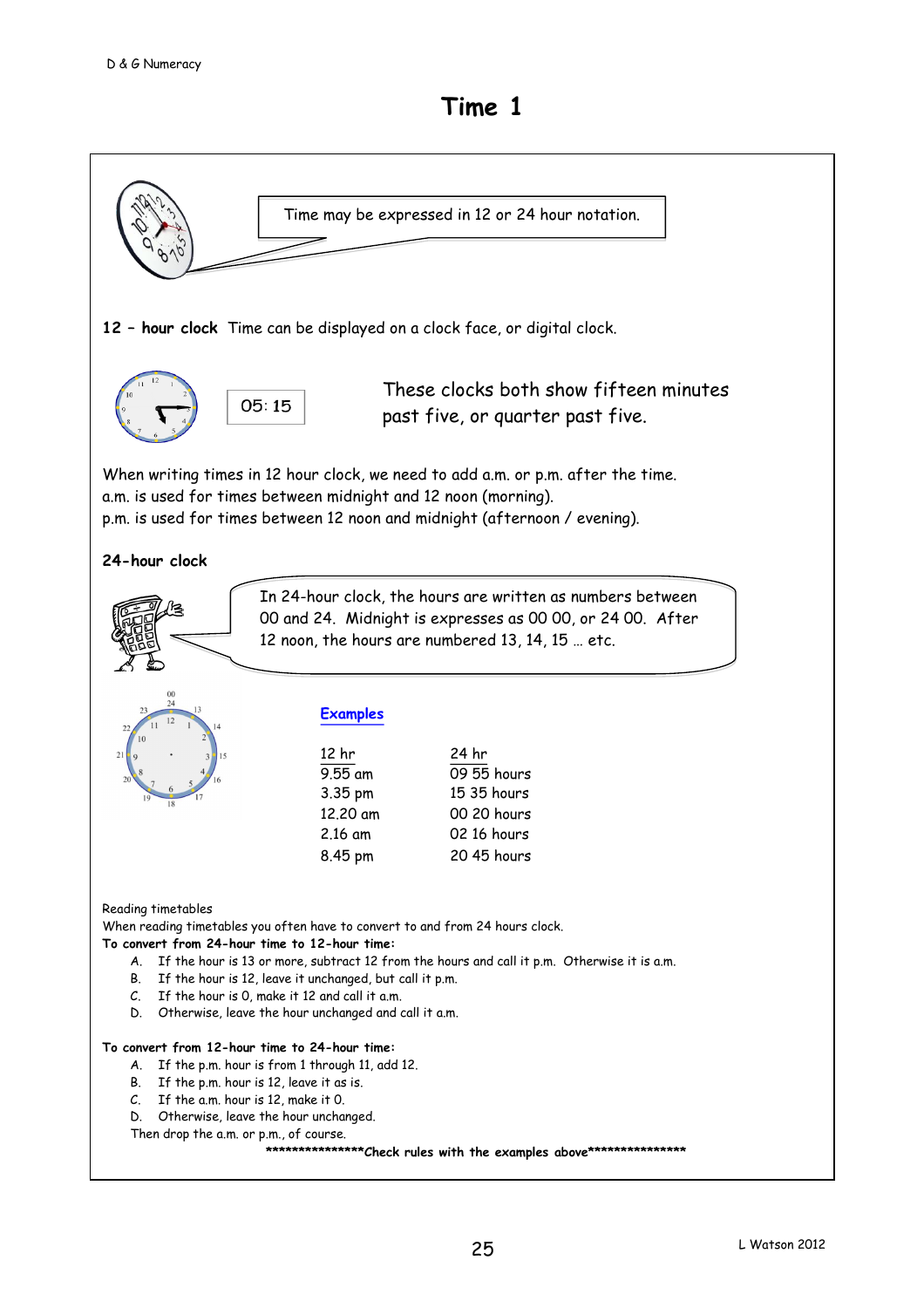![](_page_25_Figure_2.jpeg)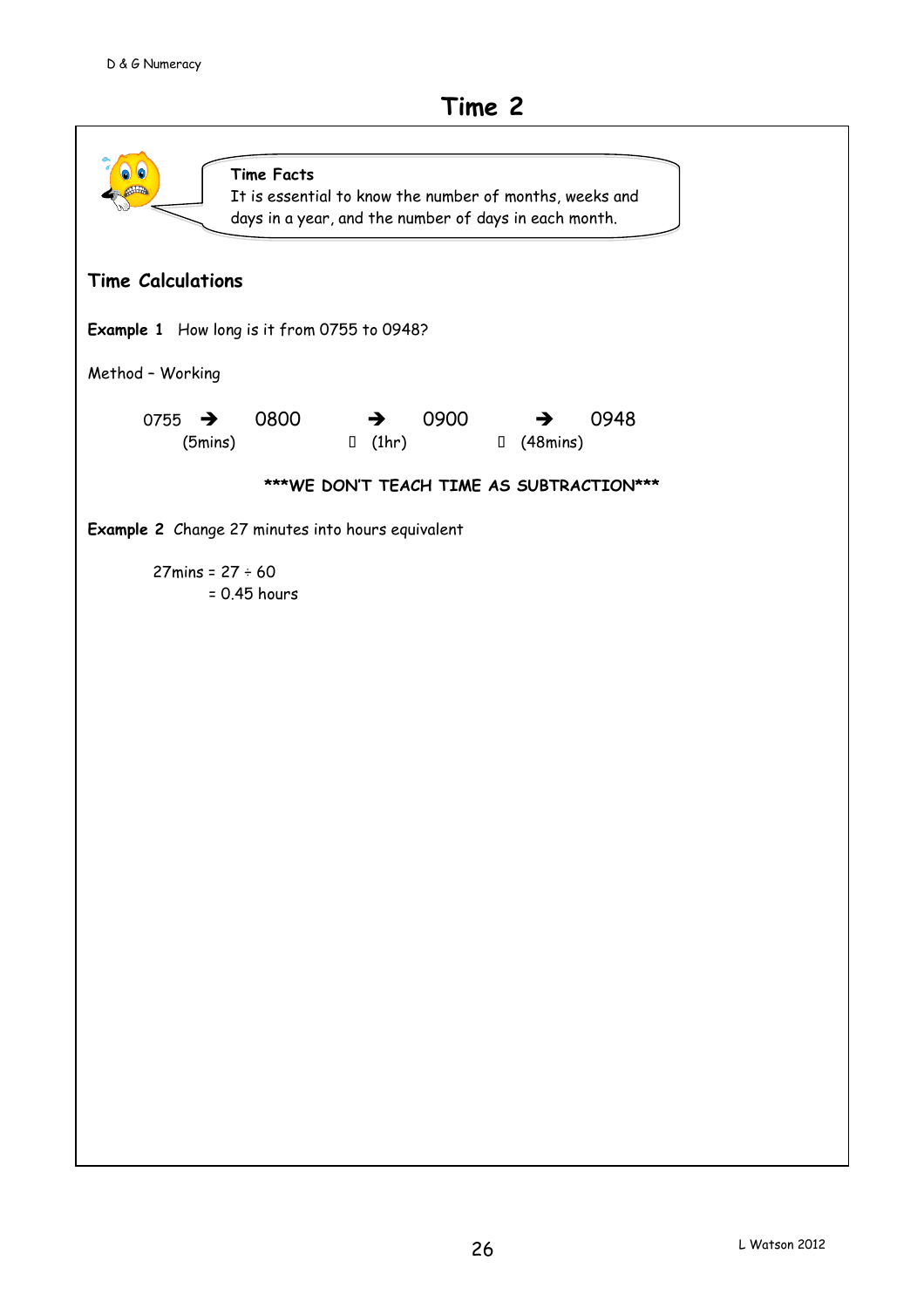D S

T

![](_page_26_Figure_3.jpeg)

For any given journey, the distance travelled depends on the speed and the time taken. If we consider speed to be constant, then the following formulae apply:

![](_page_26_Figure_5.jpeg)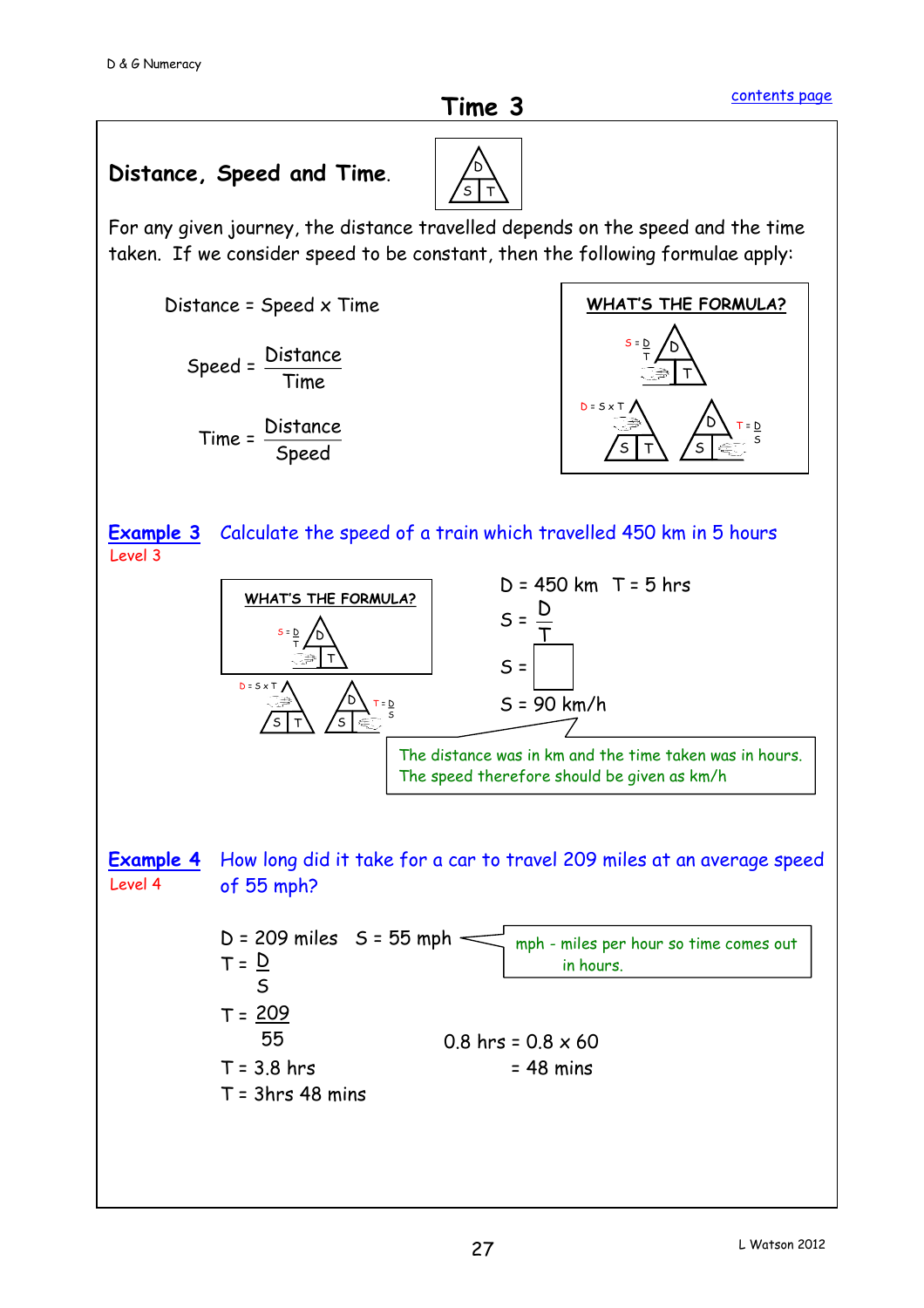<span id="page-27-0"></span>**Fractions**   $\overline{a}$ **What is a Fraction? Equivalent Fractions Example 1** Find equivalent fractions (a) ÷5 (b) x8  $\overline{25}$ 20  $\frac{1}{2}$  =  $\frac{1}{2}$ 5 4  $\frac{1}{2}$  =  $\frac{1}{2}$  $\div$ 5 x8 **Simplifying Fractions** <mark>Example 2</mark> Write  $\frac{56}{}$  in its simplest form  $= \frac{20}{20} = \frac{17}{10} = \frac{1}{20}$  or  $\frac{20}{10} = \frac{1}{20} = \frac{1}{20} = \frac{1}{20}$  or  $\frac{20}{10} =$ The top of a fraction is called the **NUMERATOR** 5 The bottom of a fraction is called the DENOMINATOR 3 parts shaded out of a total of 5 equal pieces 3 5 2 3 16 24 Equivalent fractions are fractions that represent the SAME AMOUNT. To find an equivalent fraction we multiply or divide both the numerator and the denominator of a fraction by the SAME number. When we DIVIDE to find an equivalent fraction, it is called SIMPLIFYING. We can simplify (divide) repeatedly until the fraction is in its SIMPLEST FORM. 72 56 72  $\frac{28}{5}$ 36 <u>14</u> 18 7 9 7 9 7 9 <u>56 <sub>-</sub> 28</u> 72 36 <u>56</u> 72 ÷2 ÷2 ÷2 ÷2 ÷4 ÷8 simplest simplest simplest 8 8  $1 = \frac{8}{9}$ If the numerator and the denominator are the same number we have 1 whole. [contents page](#page-2-0) Level 2 Level 3 **Times tables knowledge**

form

÷8

form

÷2 ÷4

form

÷2 ÷2 ÷2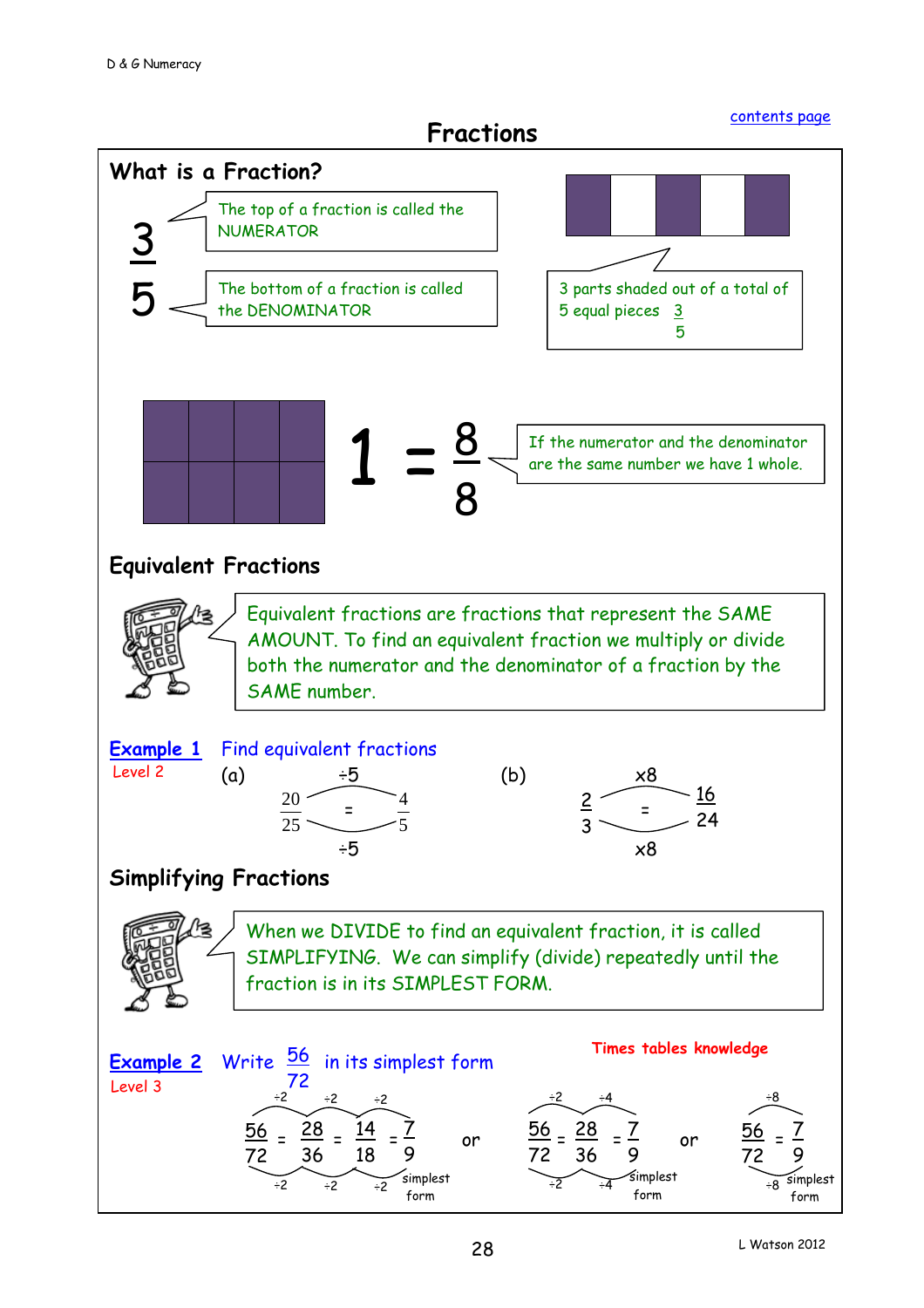**Fractions** 

![](_page_28_Figure_3.jpeg)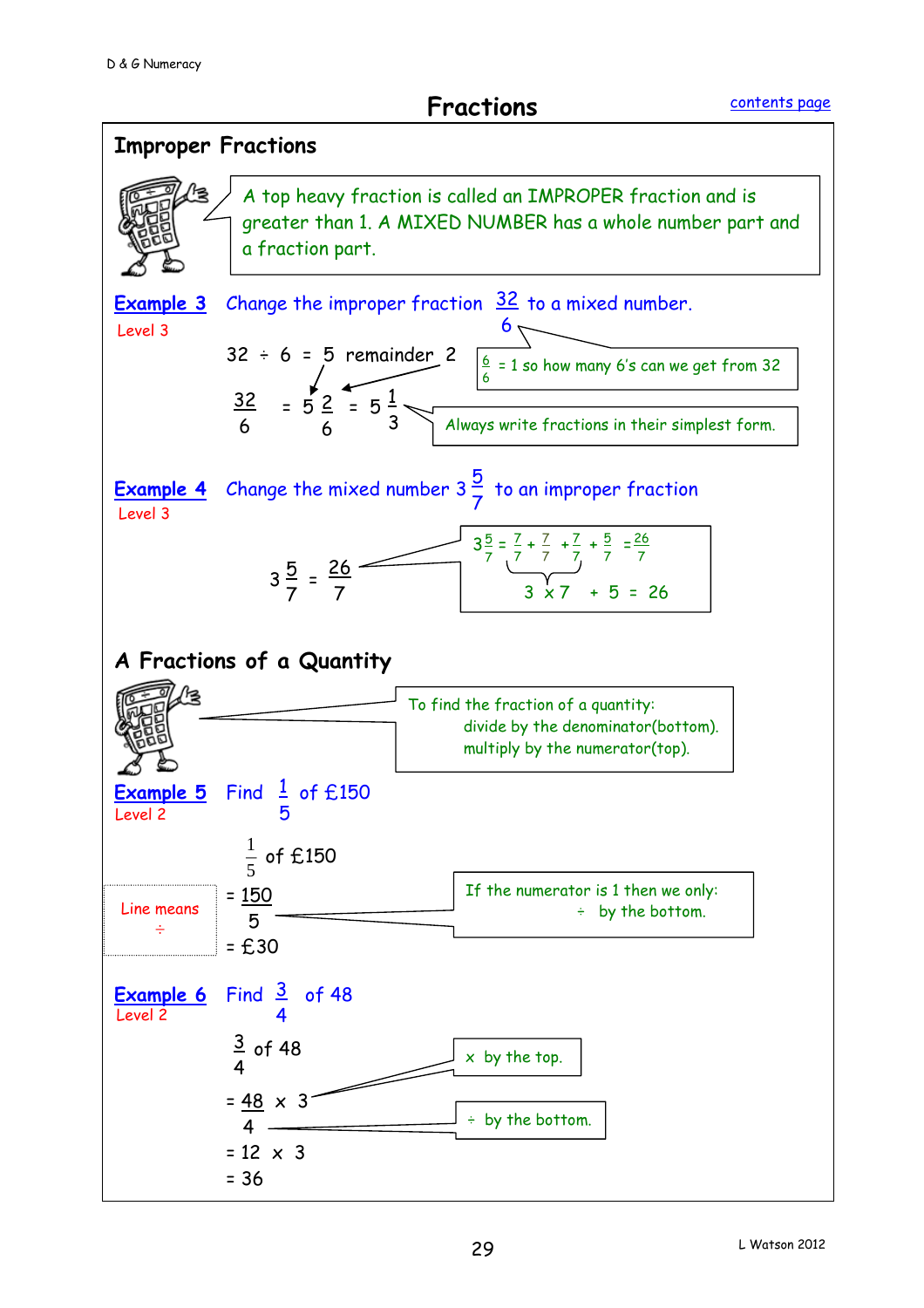## **Percentages: Non- Calculator**

<span id="page-29-0"></span>![](_page_29_Picture_3.jpeg)

Percent means out of 100. The symbol for percent is: % A percentage can be converted to an equivalent fraction or decimal.

Level 2

36% means 
$$
\frac{36}{100}
$$
  
36% =  $\frac{36}{100} = \frac{9}{25} = 0.36$ 

#### **Common Percentages**

Level 2

Some percentages are used very frequently. It is important to know these as fractions and decimals.

| Percentage      |                         | Fraction<br>Simplest Form | Decimal                        |
|-----------------|-------------------------|---------------------------|--------------------------------|
| $1\%$           | $\frac{1}{ }$<br>100    | 1<br>100                  | 0.01                           |
| 10%             | 10<br>100               | $\overline{10}$           | 0.1                            |
| 20%             | 20<br>100               | $\frac{1}{5}$             | 0.2                            |
| 25%             | $\underline{25}$<br>100 | $\frac{1}{4}$             | 0.25                           |
| $33^{1/3}$ %    | $33^{1/3}$<br>100       | $\frac{1}{3}$             | 0.33 on<br>0.333<br>calculator |
| 50%             | $\overline{50}$<br>100  | $\frac{1}{2}$             | 0.5                            |
| $66^{2}/_{3}\%$ | $\frac{66^2}{3}$<br>100 | $rac{2}{3}$               | 0.666                          |
| 75%             | $\frac{75}{2}$<br>100   | $\frac{3}{4}$             | 0.75                           |
| 100%            | <u>100</u><br>100       | 1                         | 1                              |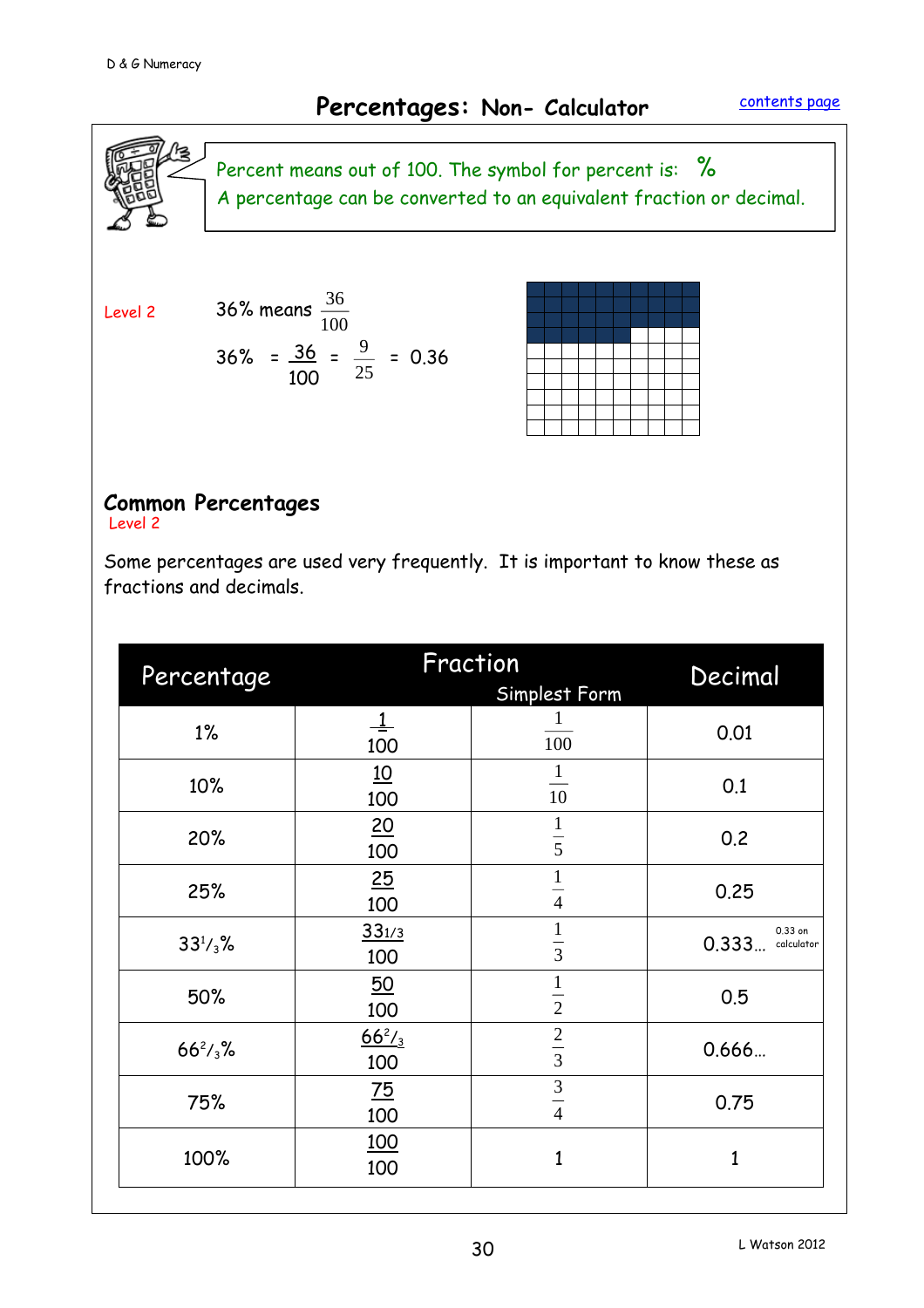#### **Percentages: Non- Calculator**

<span id="page-30-0"></span>![](_page_30_Figure_3.jpeg)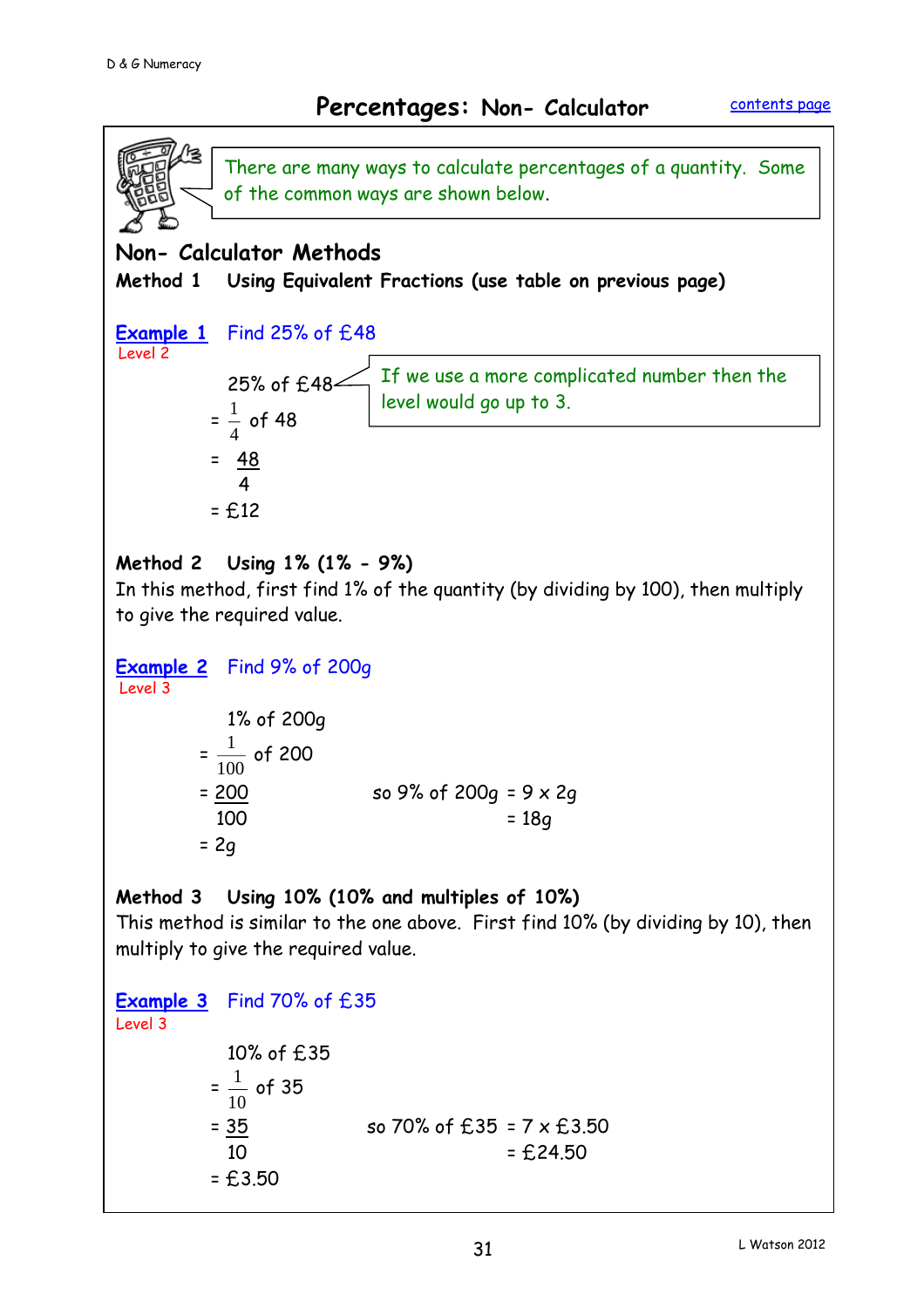#### **Percentages: Non- Calculator**

![](_page_31_Figure_3.jpeg)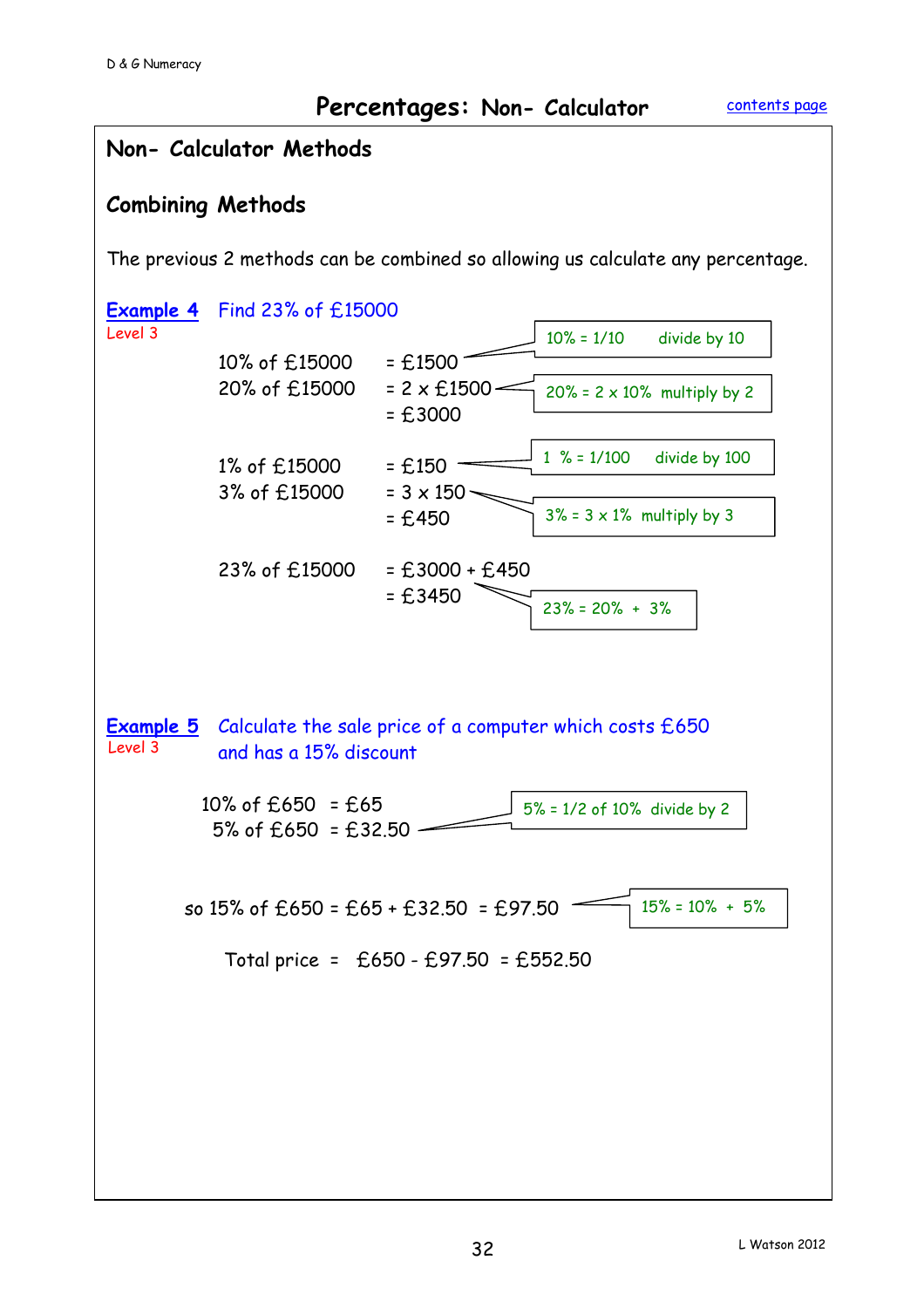#### <span id="page-32-0"></span>**Calculator Method**

 To find the percentage of a quantity using a calculator, change the percentage to a decimal, then multiply.

| Level 3 | Example 1 Find 23% of £15000<br>23% of £15000<br>$=$ $\frac{23}{15}$ $\times$ 15 000<br>100<br>$= 0.23 \times £15000$<br>$= £3450$                    |                                                                                                       | 'of means x'                          |  |  |
|---------|-------------------------------------------------------------------------------------------------------------------------------------------------------|-------------------------------------------------------------------------------------------------------|---------------------------------------|--|--|
|         | We NEVER use the % button on calculators.<br>The methods taught in the mathematics department are all based<br>on converting percentages to decimals. |                                                                                                       |                                       |  |  |
| Level 3 | <b>Example 2</b> House prices increased by 19% over a one year period.<br>the start of the year?                                                      | What is the new value of a house which was valued at £236000 at                                       |                                       |  |  |
|         | Increase                                                                                                                                              | $= 19\%$ of £236 000<br>$=$ $\frac{19}{12}$ x 236 000<br>100<br>$= 0.19 \times £236000$<br>$= £44840$ |                                       |  |  |
|         |                                                                                                                                                       | Value at end of year $=$ original value + increase                                                    | $=$ £236 000 + £44 840<br>$= £280840$ |  |  |
|         |                                                                                                                                                       | The new value of the house is £280 840                                                                |                                       |  |  |
|         |                                                                                                                                                       |                                                                                                       |                                       |  |  |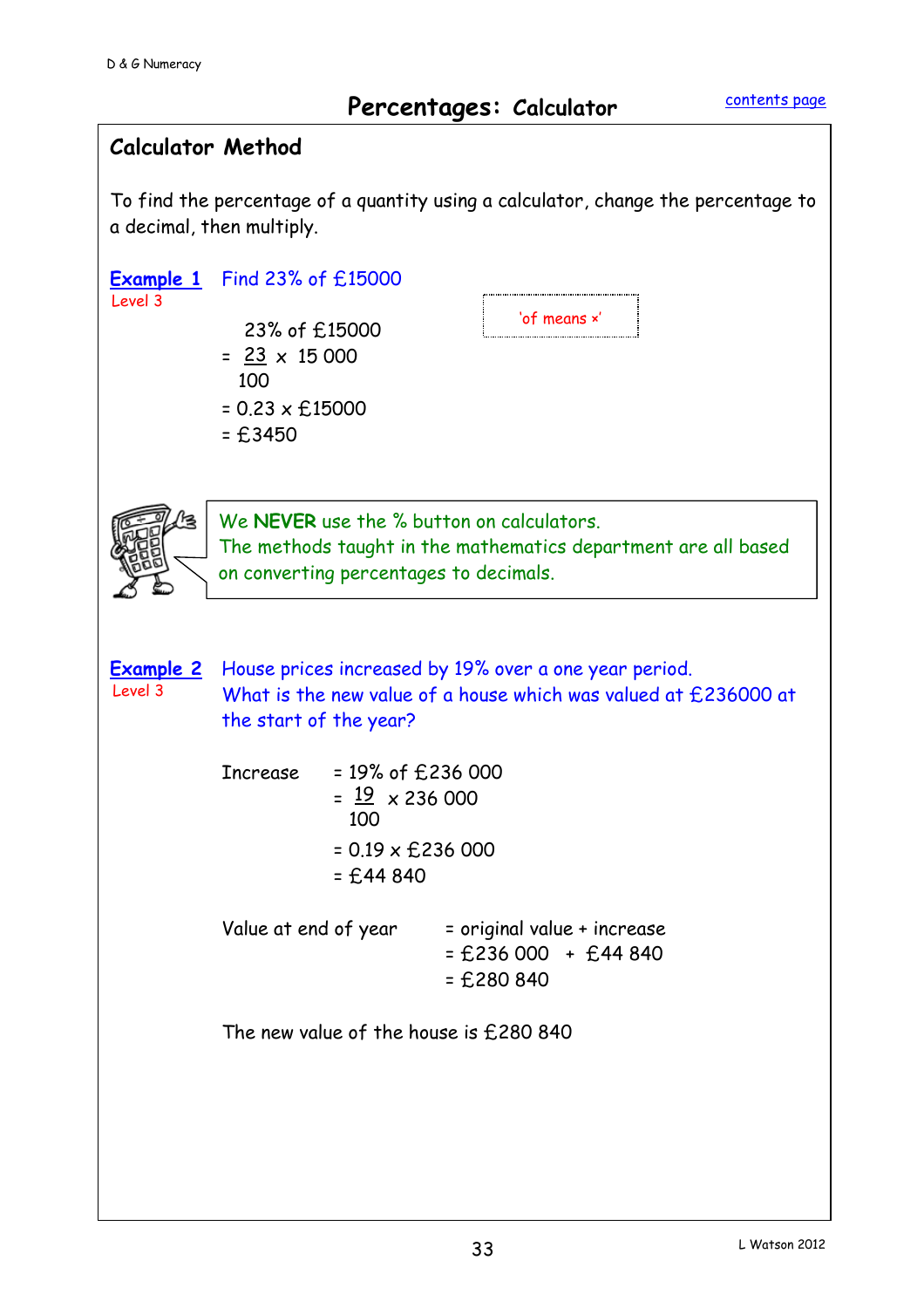#### **Percentages: One Quantity as a % of Another**

<span id="page-33-1"></span><span id="page-33-0"></span>![](_page_33_Figure_3.jpeg)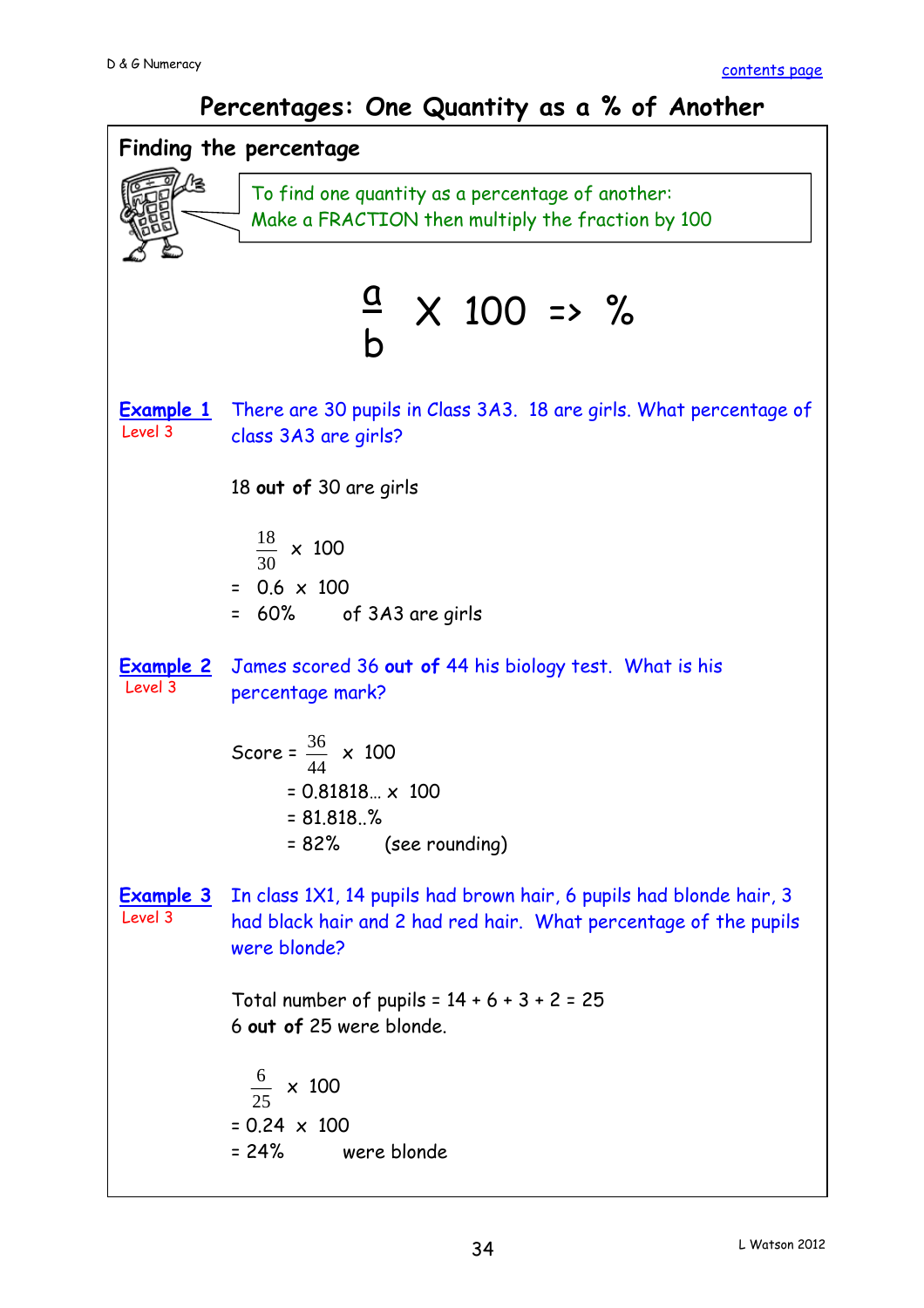![](_page_34_Figure_2.jpeg)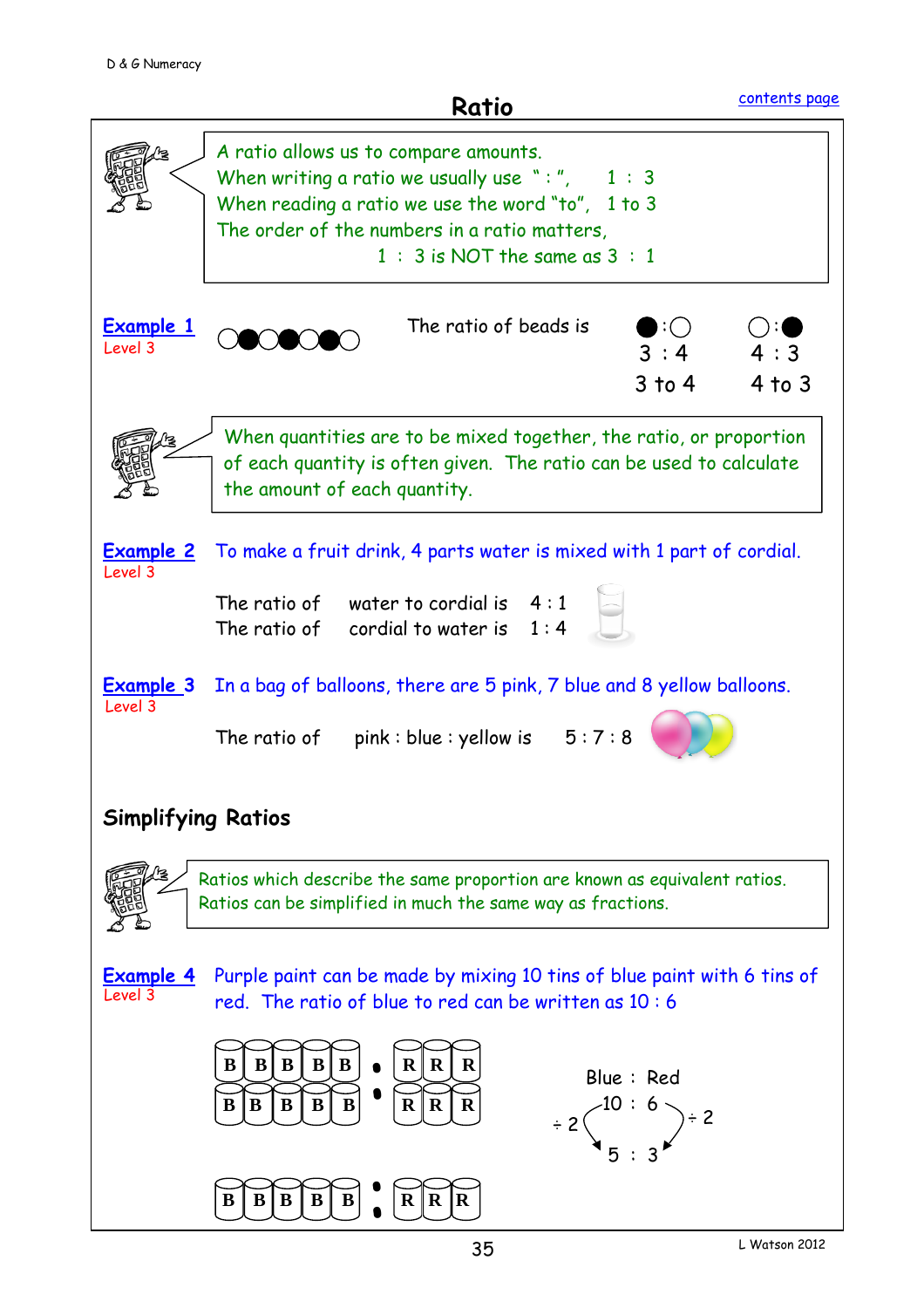![](_page_35_Figure_1.jpeg)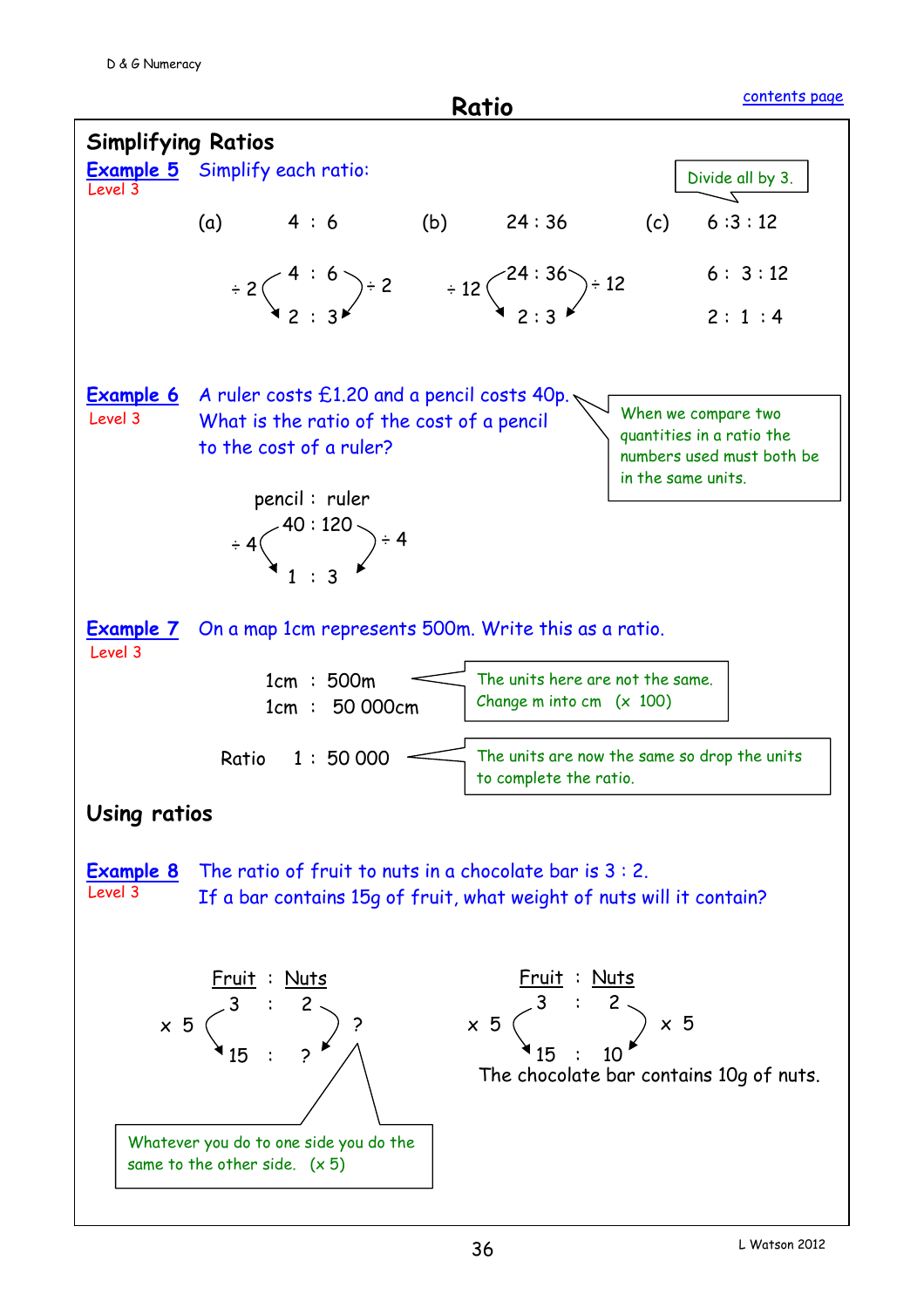<span id="page-36-0"></span>**Ratio**

|                           | Sharing in a given ratio                                                                                                                                                                                           |                                                                                           |
|---------------------------|--------------------------------------------------------------------------------------------------------------------------------------------------------------------------------------------------------------------|-------------------------------------------------------------------------------------------|
| <b>Example</b><br>Level 3 | Lauren and Sean earn money by washing cars. By the end of the day<br>they have made £90. As Lauren did more of the work, they decide to<br>share the profits in the ratio 3:2.<br>How much money did each receive? |                                                                                           |
| Step 1                    | Total number of parts = $3 + 2$<br>$= 5$                                                                                                                                                                           | Using the ratio $3:2$ add up the<br>numbers to find the total number<br>of parts.         |
| Step 2                    | 1 part = $90 \div 5$<br>$= f.18$                                                                                                                                                                                   | Divide the total by the total<br>number of parts (step 1) to find<br>the value of 1 part. |
|                           | 3:2                                                                                                                                                                                                                |                                                                                           |
|                           | $3 \times 18$ : $2 \times 18$<br>£54 : £36                                                                                                                                                                         | Multiply each side of the ratio by<br>the value found in Step 2.                          |
| Step 4                    | £54 + £36 = £90 $\sqrt{ }$                                                                                                                                                                                         | CHECK: add the answers to get<br>back to the total.                                       |
|                           | Lauren received £54 and Sean received £36                                                                                                                                                                          |                                                                                           |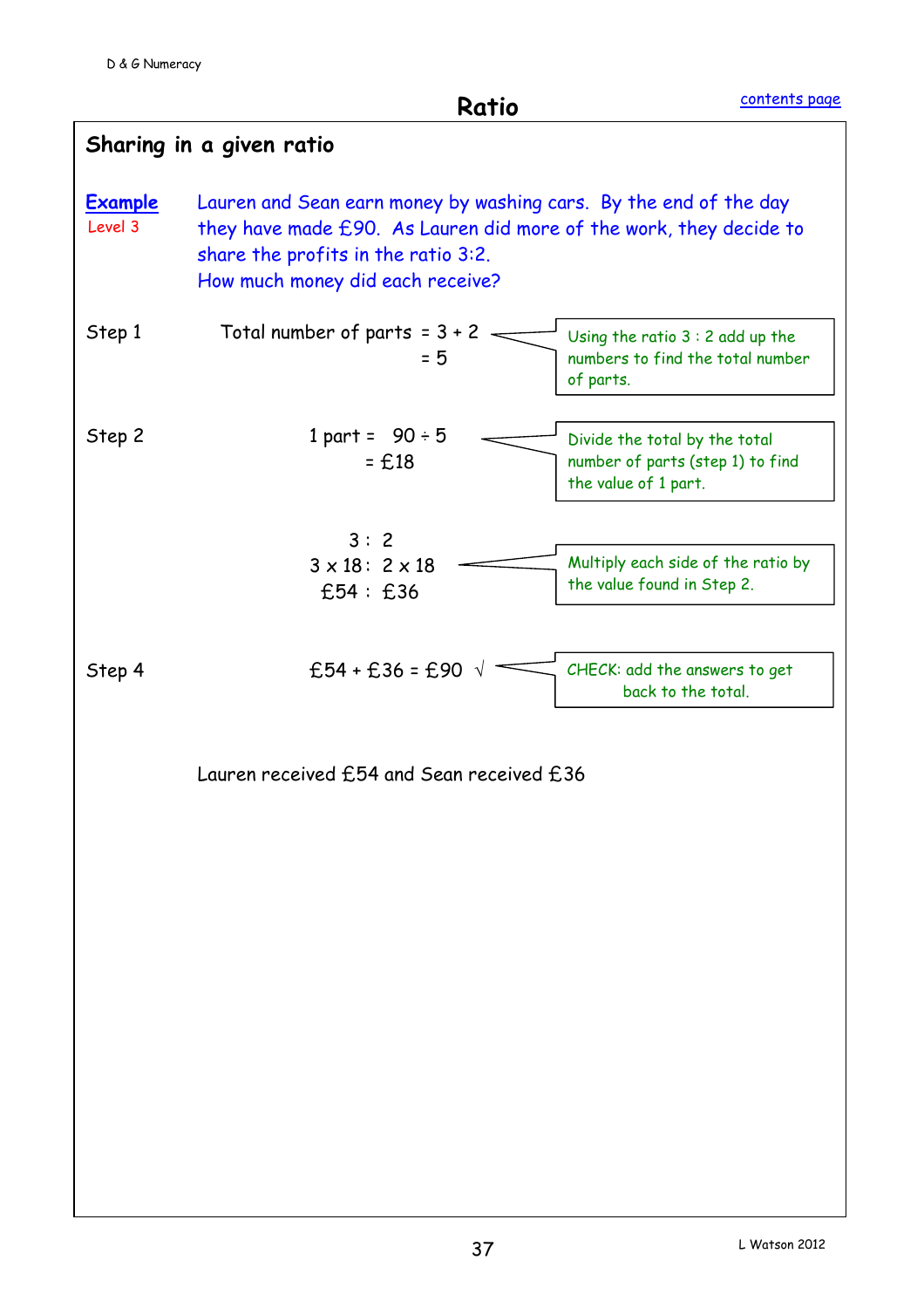**Proportion**

<span id="page-37-0"></span>![](_page_37_Figure_3.jpeg)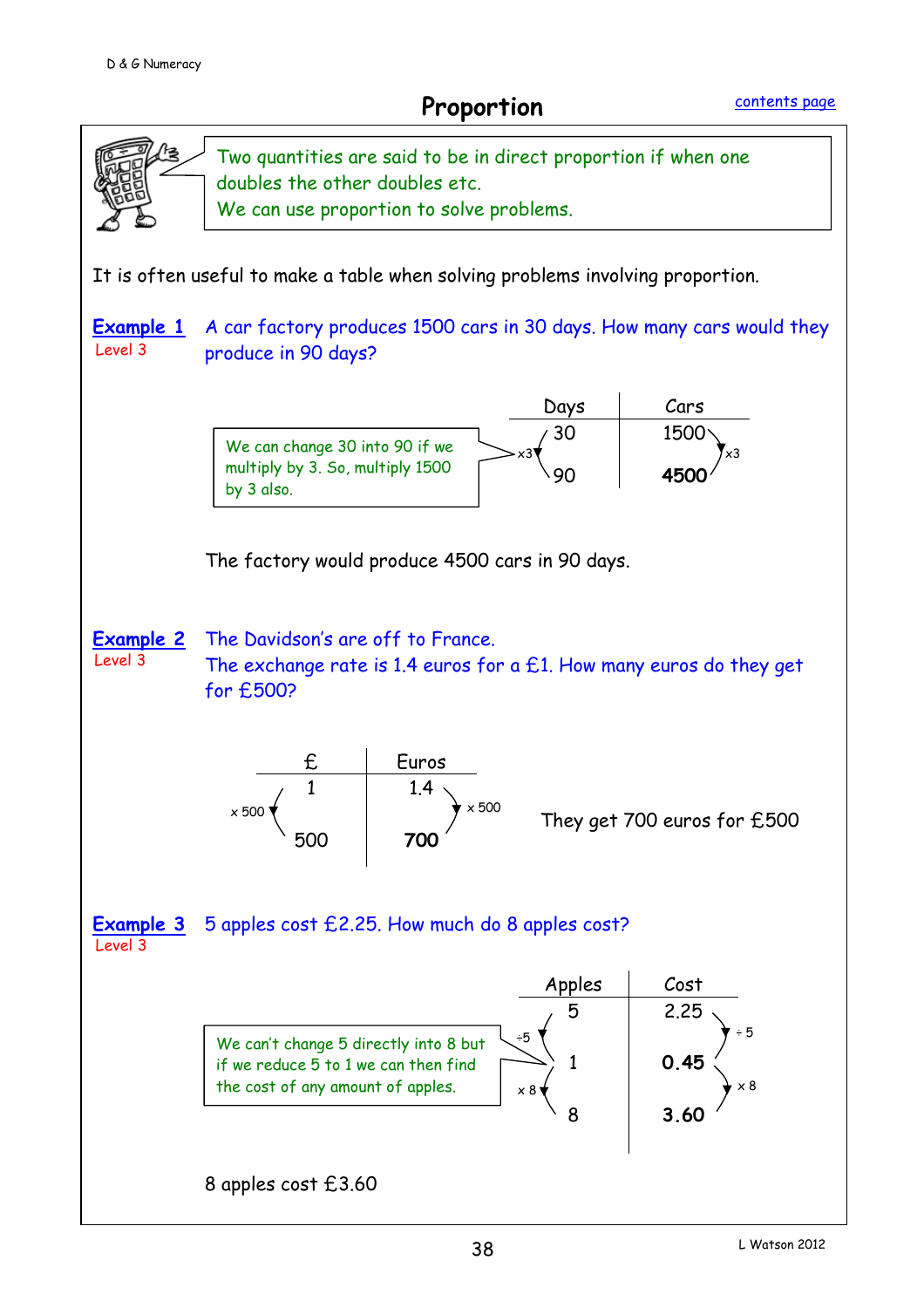<span id="page-38-0"></span>**Information Handling : Tables**

![](_page_38_Figure_3.jpeg)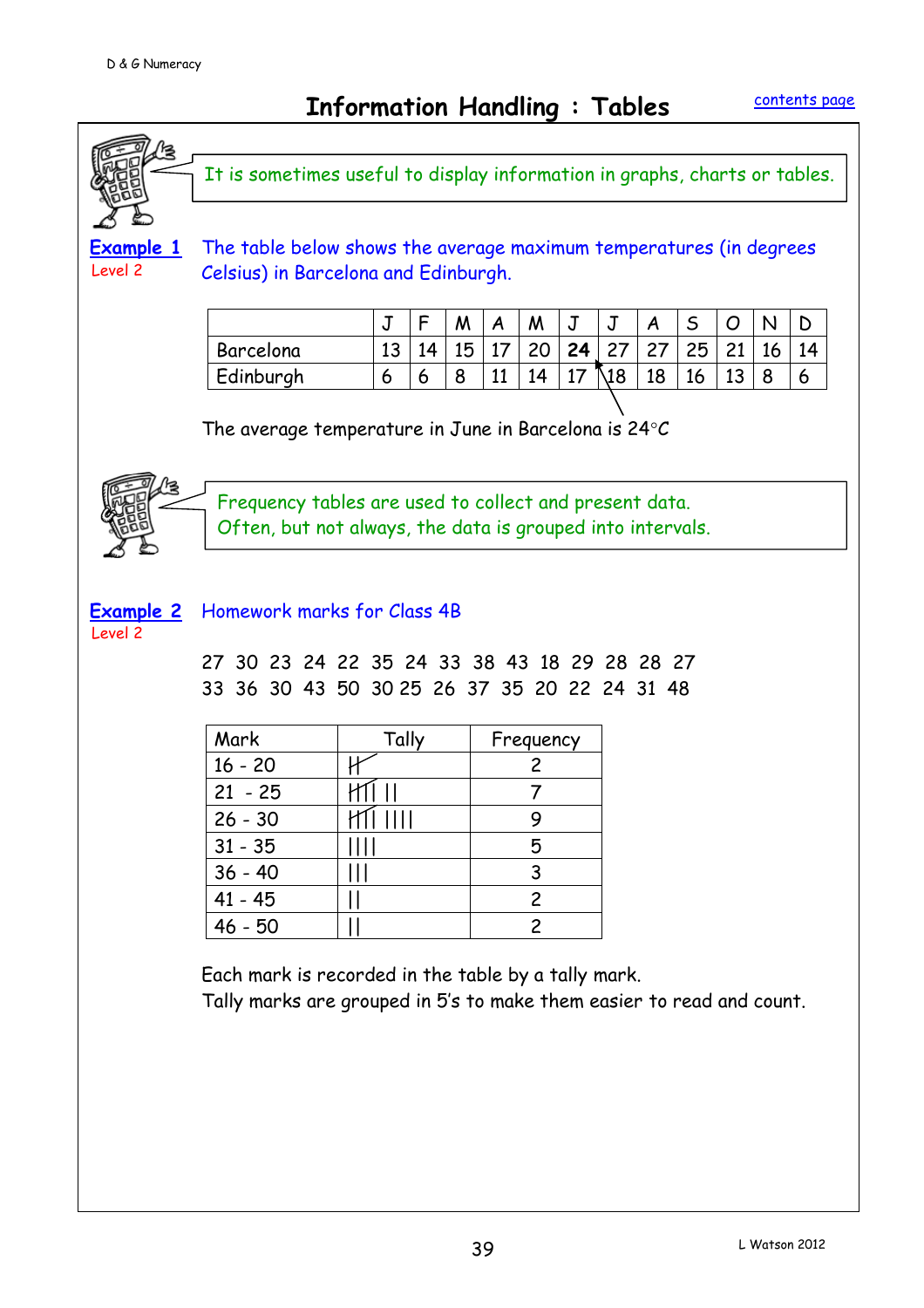#### <span id="page-39-0"></span>**Information Handling : Bar Graphs** [contents page](#page-2-0)

![](_page_39_Figure_2.jpeg)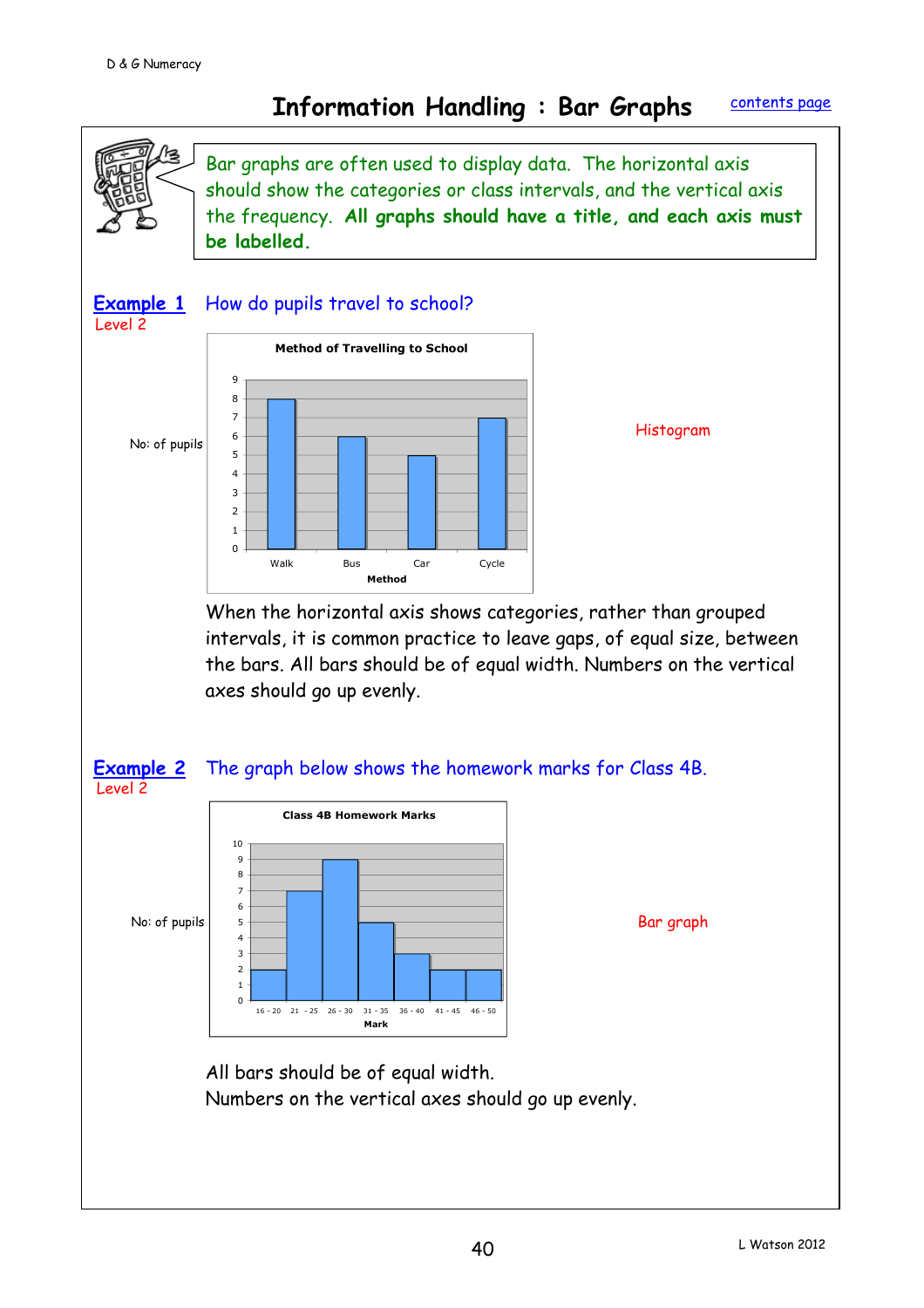N

### <span id="page-40-0"></span>**Information Handling : Line Graphs**

Line graphs consist of a series of points which are plotted, then joined by a line. All graphs should have a title, and each axis must be labelled. The trend of a graph is a general description of it.

**Example 1** The graph below shows Heather's weight over 14 weeks as she follows an exercise programme**.** Level 2

![](_page_40_Figure_5.jpeg)

The graph shows a decreasing trend.

Her weight has decreasing over the course of the 14 weeks. Numbers on both axes should be spaced evenly.

![](_page_40_Figure_8.jpeg)

Numbers and/or categories on the axes should be spaced evenly.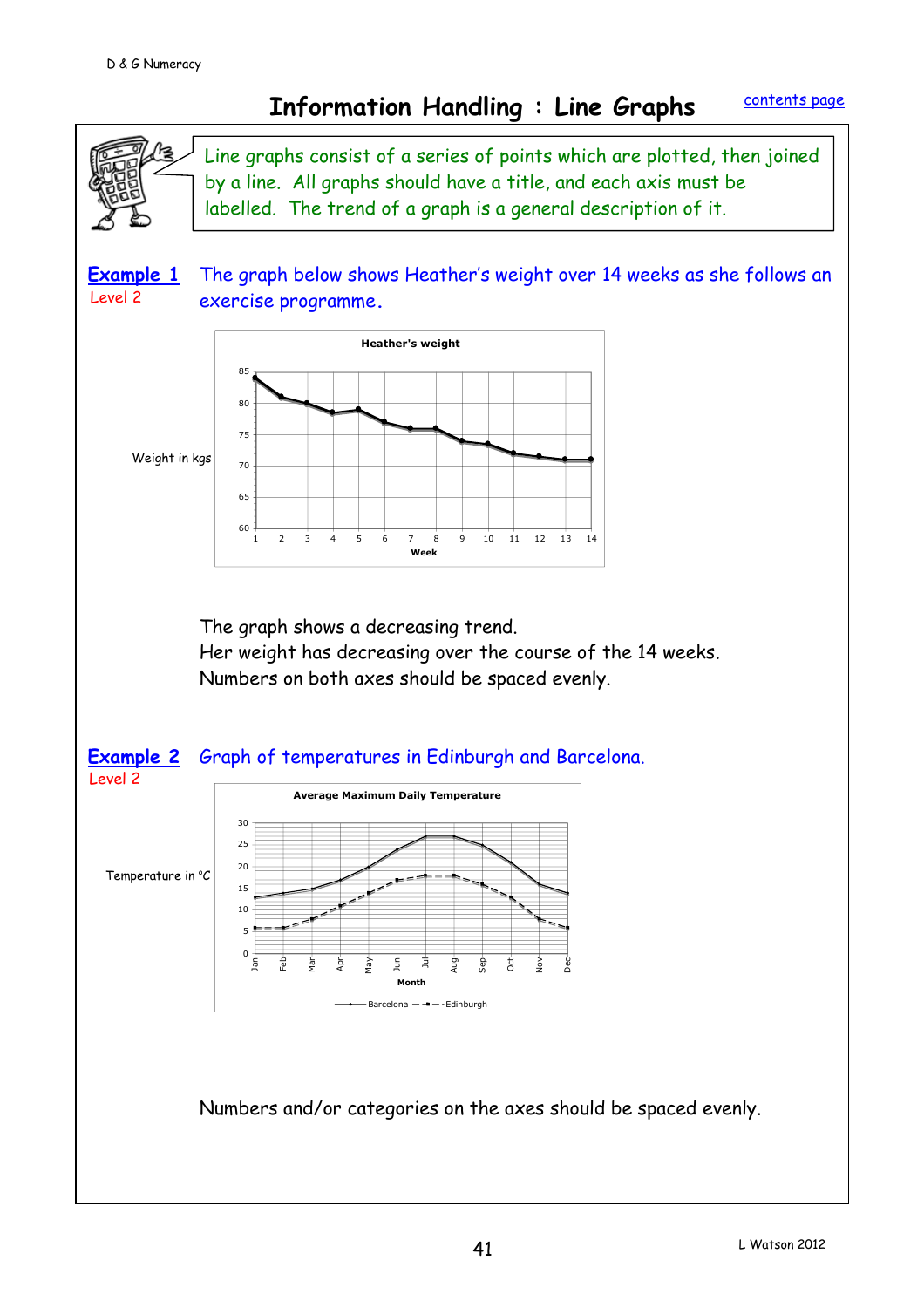#### <span id="page-41-0"></span>**Information Handling : Scatter Graphs** [contents page](#page-2-0)

![](_page_41_Figure_2.jpeg)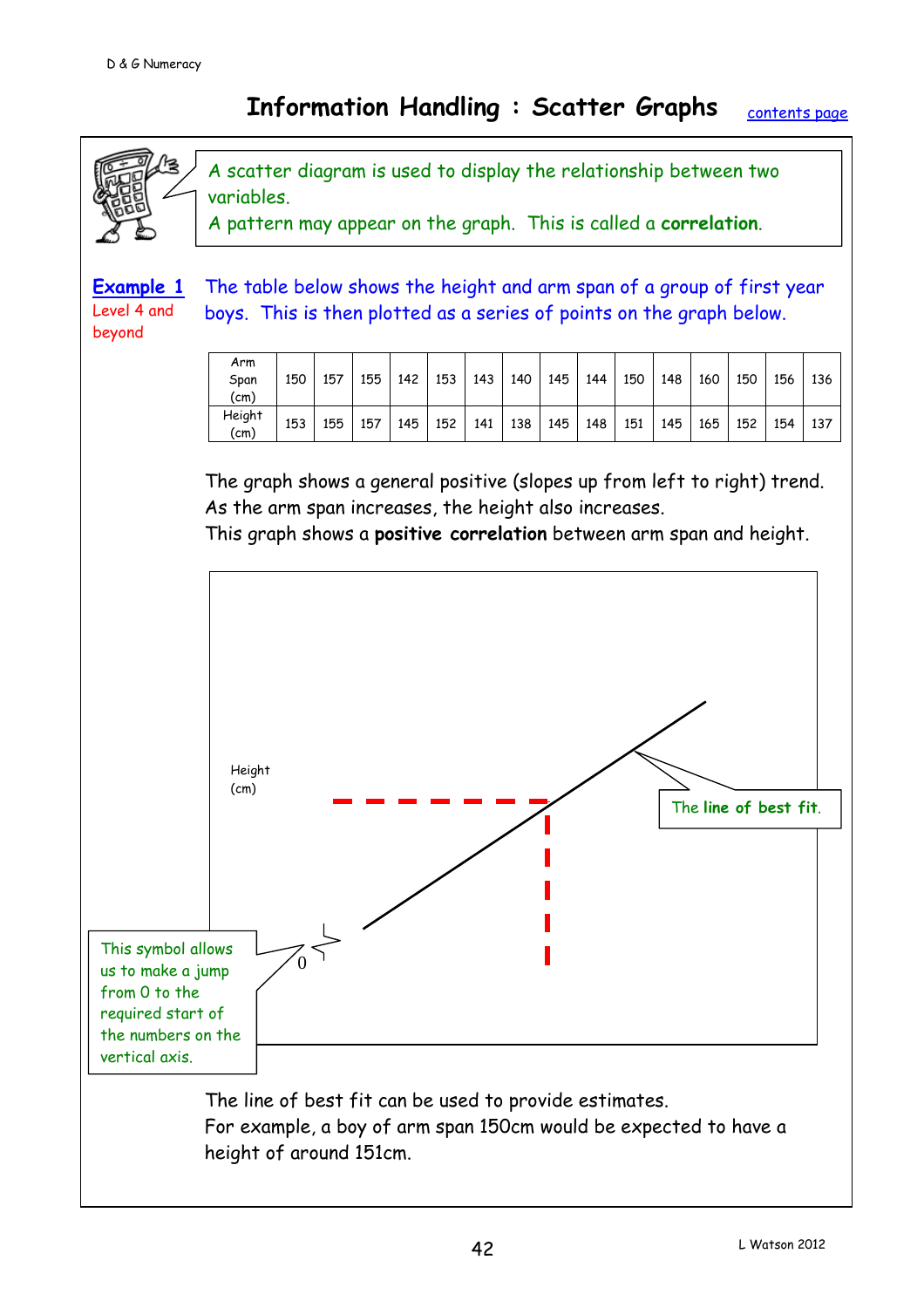<span id="page-42-0"></span>![](_page_42_Figure_3.jpeg)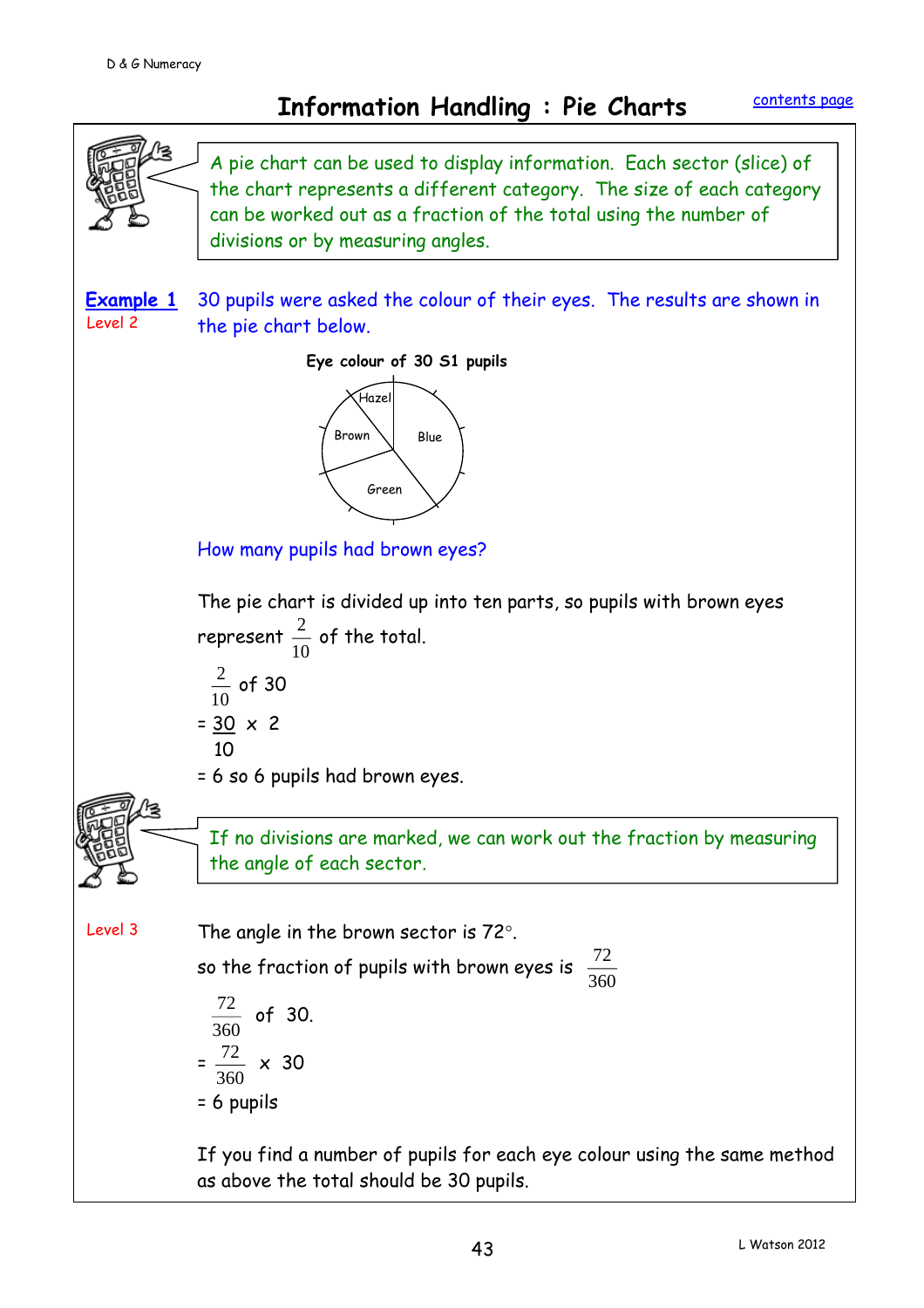**Information Handling : Pie Charts** 

![](_page_43_Figure_3.jpeg)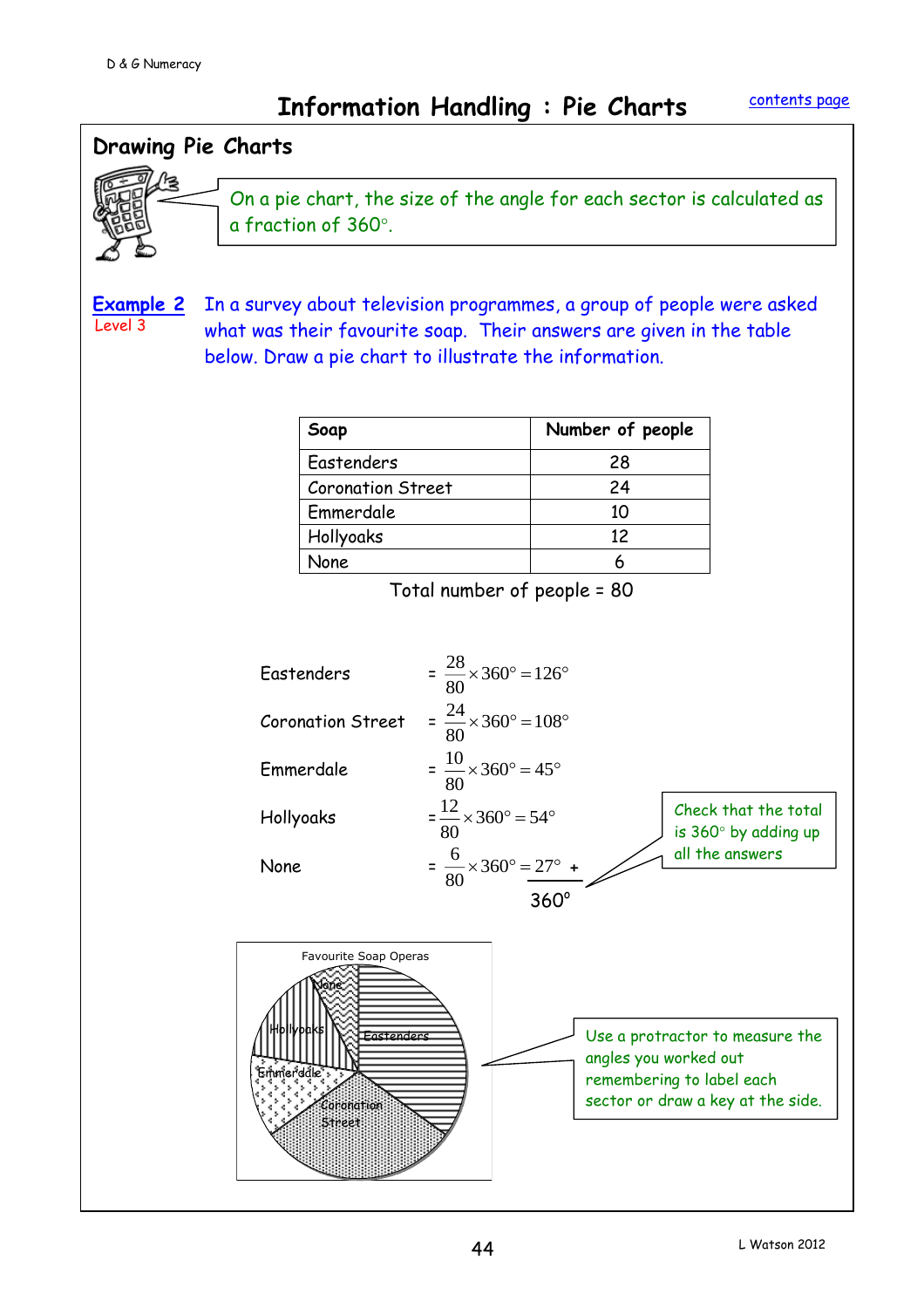## <span id="page-44-0"></span>**Information Handling : Averages**

![](_page_44_Picture_3.jpeg)

To provide information about a set of data, the average value may be given. There are 3 ways of finding the average value – the MEAN, the MEDIAN and the MODE.

#### **Mean**

The mean is found by adding all the data together and dividing by the number of values.

#### **Median**

The median is the MIDDLE value when all the data is written in numerical order (if we have middle pair of values, the median is half-way between these values).

#### **Mode**

The mode is the value that occurs MOST often.

#### **Range**

The range of a set of data is a measure of spread. Range = Highest value – Lowest value

**Example 1** Class 1R2 scored the following marks for their homework assignment. Find the mean, median, mode and range of the results. Level 2

7, 9, 7, 5, 6, 7, 10, 9, 8, 4, 8, 5, 8, 10 MEAN Mean = 7+9+6+5+6+7+10+9+8+4+8+5+8+10  $=\frac{102}{10}$  $= 7.28571$  ...  $= 7.3$  (1.d.p.) – MEDIAN - middle Ordered values: 4, 5, 5, 6, 6, 7, 7, 8, 8, 8, 9, 9, 10, 10 Median =  $7 + 8$ <u>2</u>  $= 15$  = 7.5 2 MODE – most popular 8 is the most frequent mark, so Mode = 8 Range Range = 10 – 4 = 6 14 14 This is a middle pair. A single value would BE the median. No calculation necessary. Level 3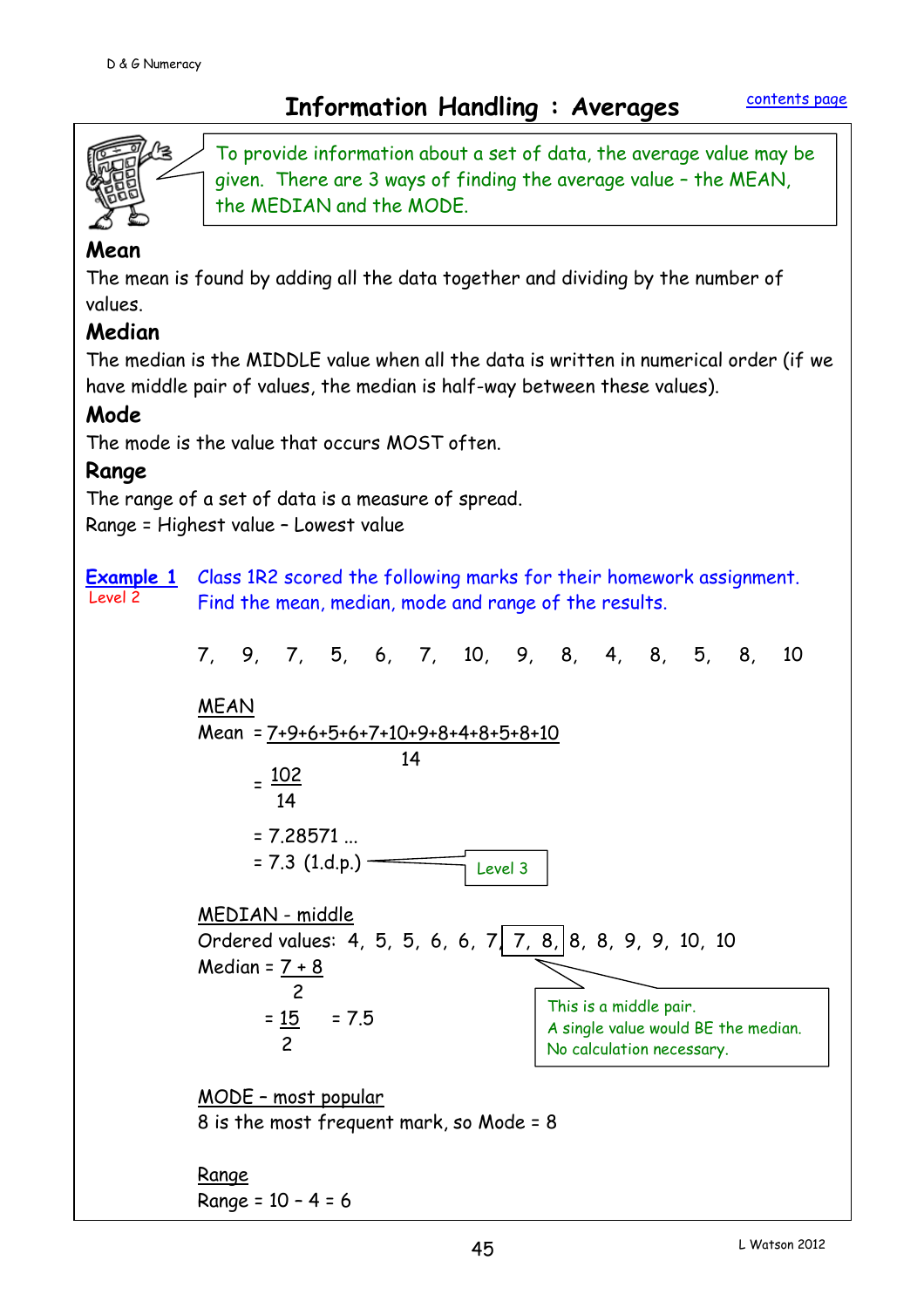<span id="page-45-0"></span>![](_page_45_Figure_2.jpeg)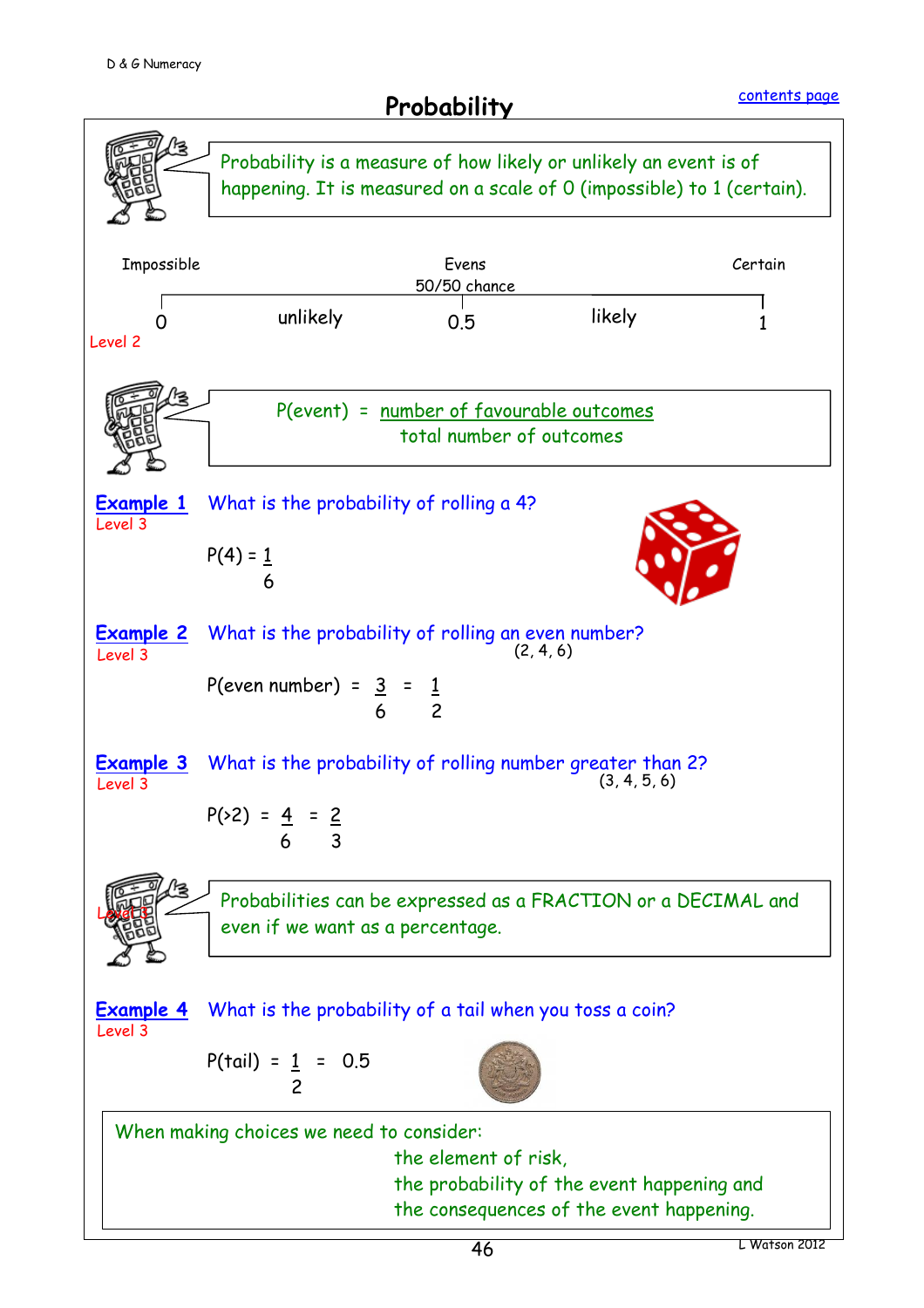![](_page_46_Figure_2.jpeg)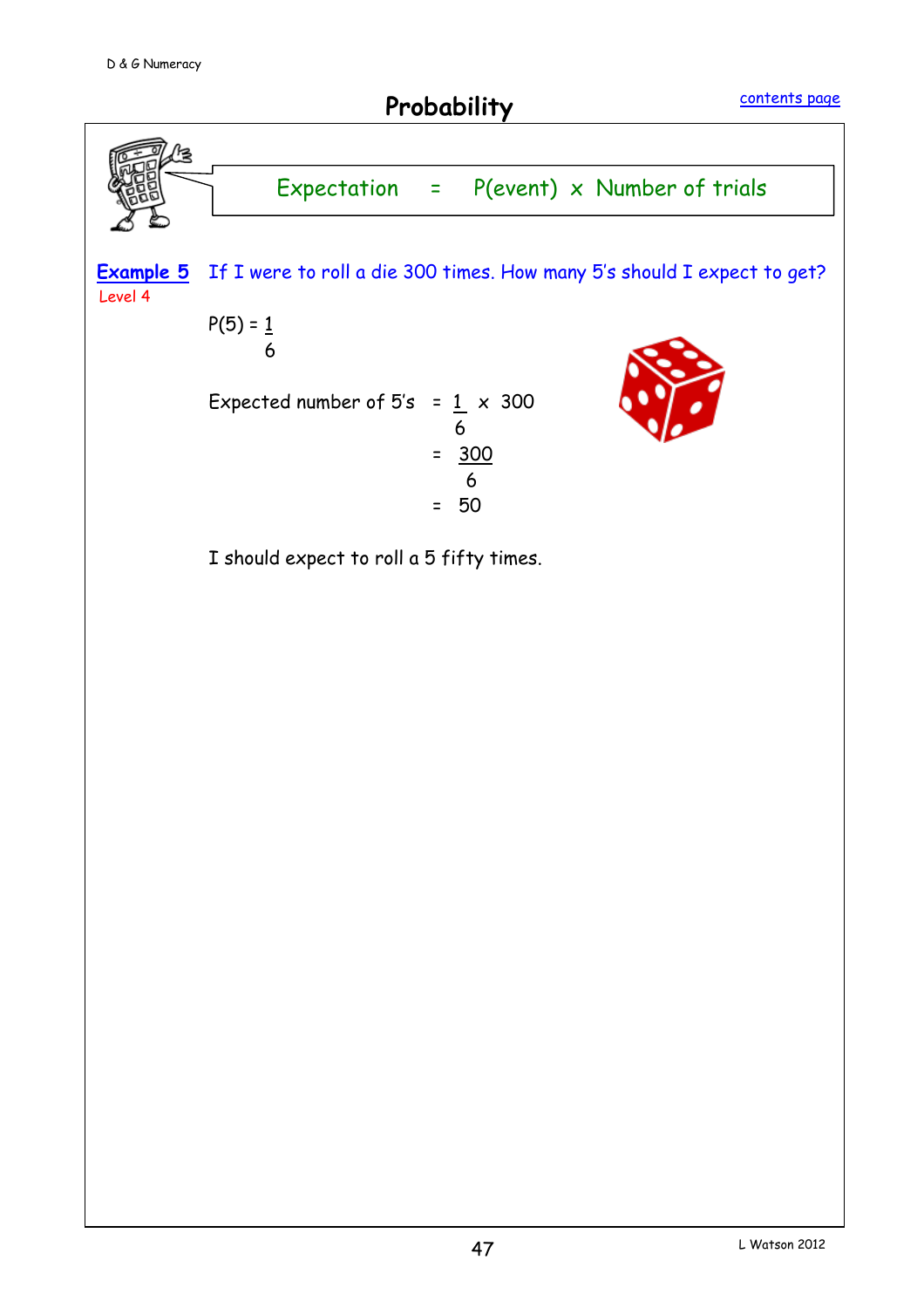### <span id="page-47-0"></span>**Mathematical Dictionary (Key words):**

| erm                    | Definition                                                                                                             |
|------------------------|------------------------------------------------------------------------------------------------------------------------|
| Add; Addition (+)      | To combine 2 or more numbers to get one number (called the sum                                                         |
|                        | or the total)                                                                                                          |
|                        | Example: 12+76 = 88                                                                                                    |
| a.m.                   | (ante meridiem) Any time in the morning (between midnight and 12<br>noon).                                             |
| Approximate            | An estimated answer, often obtained by rounding to nearest 10,<br>100 or decimal place.                                |
| Axis                   |                                                                                                                        |
| Calculate              | Find the answer to a problem. It doesn't mean that you must use a<br>calculator!                                       |
| Data                   | A collection of information (may include facts, numbers or<br>measurements).                                           |
| Denominator            | The bottom number in a fraction (the number of parts into which<br>the whole is split).                                |
| Difference (-)         | The answer to a subtraction calculation (amount between 2<br>numbers). Example: The difference between 50 and 36 is 14 |
|                        | $50 - 36 = 14$                                                                                                         |
| Digit                  | A single number.<br>The digits are 0, 1, 2, 3, 4, 5, 6, 7, 8, 9                                                        |
| Discount               | Amount of money you save on an item.                                                                                   |
| Division $(\div)$      | Sharing a number into equal parts.<br>$24 \div 6 = 4$                                                                  |
| Double                 | Multiply by 2.                                                                                                         |
| Equals $(=)$           | Makes or has the same amount as.                                                                                       |
| Equivalent             | Fractions which have the same value.                                                                                   |
| fractions              | Example $\frac{6}{12}$ and $\frac{1}{2}$ are equivalent fractions                                                      |
| Estimate               | To make an approximate or rough answer, often by rounding.                                                             |
| Evaluate               | To work out the answer.                                                                                                |
| Even                   | A number that is divisible by 2.                                                                                       |
|                        | Even numbers end with 0, 2, 4, 6 or 8.                                                                                 |
| Factor                 | A number which divides exactly into another number, leaving no                                                         |
|                        | remainder.                                                                                                             |
|                        | Example: The factors of 15 are 1, 3, 5, 15.                                                                            |
| Frequency              | How often something happens. In a set of data, the number of                                                           |
|                        | times a number or category occurs.                                                                                     |
| Greater than $(\cdot)$ | Is bigger or more than.                                                                                                |
|                        | Example: 10 is greater than 6.                                                                                         |
|                        | $10 \times 6$                                                                                                          |
| Gross Pay              | The amount of money you earn before any deductions are taken.                                                          |
| Histogram              | A bar chart for continuous numerical values.                                                                           |